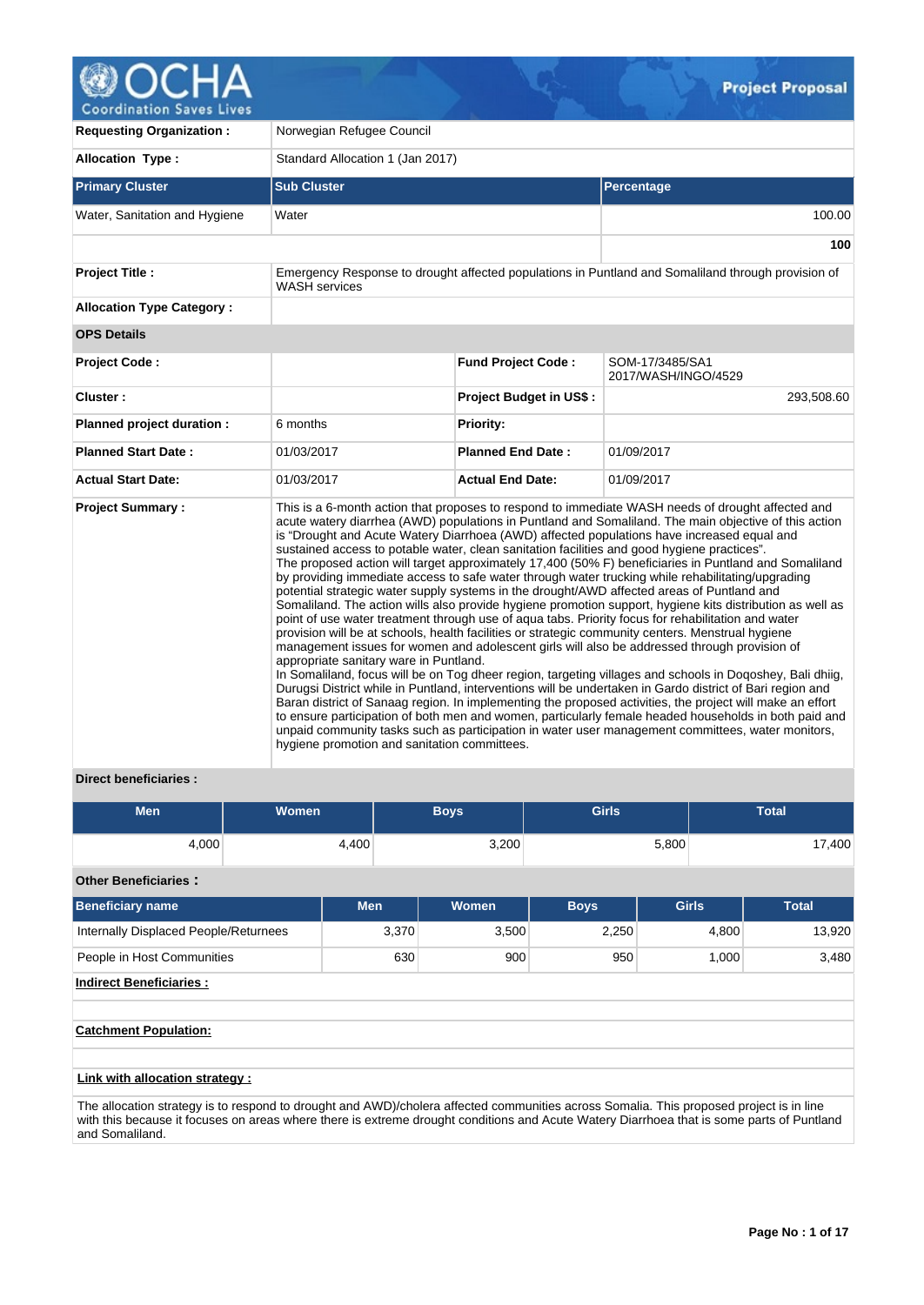# **Sub-Grants to Implementing Partners :**

| <u>ouv-orants to implementing r artificis.</u>                                                                                                                                                                                                                                                                                                                                                                                                                                                                                                                  |                  |                       |                             |                       |  |  |  |  |  |  |
|-----------------------------------------------------------------------------------------------------------------------------------------------------------------------------------------------------------------------------------------------------------------------------------------------------------------------------------------------------------------------------------------------------------------------------------------------------------------------------------------------------------------------------------------------------------------|------------------|-----------------------|-----------------------------|-----------------------|--|--|--|--|--|--|
| <b>Partner Name</b>                                                                                                                                                                                                                                                                                                                                                                                                                                                                                                                                             |                  | <b>Partner Type</b>   |                             | <b>Budget in US\$</b> |  |  |  |  |  |  |
|                                                                                                                                                                                                                                                                                                                                                                                                                                                                                                                                                                 |                  |                       |                             |                       |  |  |  |  |  |  |
| Other funding secured for the same project (to date) :                                                                                                                                                                                                                                                                                                                                                                                                                                                                                                          |                  |                       |                             |                       |  |  |  |  |  |  |
| <b>Other Funding Source</b>                                                                                                                                                                                                                                                                                                                                                                                                                                                                                                                                     |                  |                       | <b>Other Funding Amount</b> |                       |  |  |  |  |  |  |
|                                                                                                                                                                                                                                                                                                                                                                                                                                                                                                                                                                 |                  |                       |                             |                       |  |  |  |  |  |  |
| Organization focal point:                                                                                                                                                                                                                                                                                                                                                                                                                                                                                                                                       |                  |                       |                             |                       |  |  |  |  |  |  |
| <b>Name</b>                                                                                                                                                                                                                                                                                                                                                                                                                                                                                                                                                     | <b>Title</b>     | <b>Email</b>          |                             | Phone                 |  |  |  |  |  |  |
| Barnabas Asora                                                                                                                                                                                                                                                                                                                                                                                                                                                                                                                                                  | Head of Programs | barnabas.asora@nrc.no |                             | +2540790205708        |  |  |  |  |  |  |
| <b>BACKGROUND</b>                                                                                                                                                                                                                                                                                                                                                                                                                                                                                                                                               |                  |                       |                             |                       |  |  |  |  |  |  |
| 1. Humanitarian context analysis                                                                                                                                                                                                                                                                                                                                                                                                                                                                                                                                |                  |                       |                             |                       |  |  |  |  |  |  |
| Meteorological evidence and feedback from the field show that the drought is now wide-spread across Somalia, with specific regions in<br>Puntland and Somaliland all being the focus for appeals from the Somali government. As of December, 2016, the Somalia Drought Watch<br>has classified Puntland and eastern parts of Somaliland under extreme drought conditions. The failure of two consecutive rains (Gu' and<br>Dver in 2015 and G' and Dver in 2016) has resulted in severe drought that has affected approximately 1.25m people in Puntland (HAMDA |                  |                       |                             |                       |  |  |  |  |  |  |

Dyer in 2015 and G' and Dyer in 2016) has resulted in severe drought that has affected approximately 1,25m people in Puntland (HAMDA, December, 2016). According to the Inter-agency assessment for the drought affected regions in Puntland, September 2016, water is currently very expensive and scarce in rural and pastoral communities. Since June 2016, the cost of water has gone up from US\$5 for a barrel (200 litres) to \$15 as a result of persistent water shortage. In Hursaale, Himilisdiye and other remote pastoral settlements, the price of water has risen from \$5 to \$30. Severe drought has been reported in most of the regions in Puntland. The hardest hit regions are; Bari, Nugaal, Sool, Karkaar and Sanaag. To add to this drought catastrophe, the number of Acute Watery Diarrhoea (AWD) cases reported for Puntland increased from 48 in week 45 to 62 in week 46. Cases were reported in Bosasso district's Bari region according to WHO's (Warning and Response Network (EWARN)-Week 46 Epidemiological Bulletin. As of end of Oct, Somaliland, recorded the highest number of bloody watery diarrhoea, with 46 cases (Somalia CSR/EWARN Week 46 Epidemiological Bulletin- Vol 1 Issue 46 14th-20th November 2016). According to the Office of the Deputy Special Representative of the Secretary General (United Nations), the humanitarian situation remains grim for millions of Somalis. Thousands are facing severe food and water shortages as a result of expanding drought conditions (UN Press Release, 17 January, 2017).

## **2. Needs assessment**

Water is extremely scarce as a result of failed rainy season. Main water sources of water, which are communal berkades, shallow wells, earth dams and boreholes have dried up. The few functioning boreholes according to the (inter-agency assessment, Sept, 2016) and shallows wells' yields have significantly declined. According to the Inter-agency assessment for the drought affected regions in Puntland, September 2016, water is currently very expensive and scarce in rural and pastoral communities. Since June 2016, the cost of water has gone up from US\$5 for a barrel (200 liters) to \$15 as a result of persistent water shortage. In some locations such as Hursaale, Himilisdiye and other remote pastoral settlements, the price of water has risen from \$5 to \$30. Ongoing drought has caused significant increase in distances to water points. Pastoral households interviewed reported that they trek an average distance of 60 km to access water points for both human and livestock consumption. The water available is not treated. AWD is a major threat to the wellbeing of the population, which is attributed to limited latrine coverage, limited water supply and poor solid waste management in the settlements. Adoption of good hygiene practices such as bathing and proper hand washing are hindered by insufficient water. AWD/Cholera alerts together with skin infections have been received from villages of Bari region in Bosasso district, which are attributed to the severe drought that has caused limited access to water and sanitation in these areas (Somalia WASH cluster regional gaps and ongoing Emergencies-Dec, 2016). According to the Somaliland, Inter Agency needs assessment (Oct/Nov, 2016), the drought has had implications for other aspects of water availability and quality. Nearly half of respondents reported that the distance to available water sources has increased as a result of the drought. A considerable number of respondents also reported that the prevalence of illness amongst children has increased since the drought in areas where the water source is considered both safe and unsafe for drinking. Evidence from the assessments also shows that there is insufficient water for washing, cooking and cleaning needs. The majority of households are obtaining their water from only one source, with this source for some households being water trucking. This points to the severity of the AWD apart from drought. NRC has received a list of drought hardest hit villages in Gardo district in Bari and Baran district in Sanaag region from Puntland State Agency for Water Energy and Natural Resources (PSAWEN).

# **3. Description Of Beneficiaries**

These are drought and Acute Watery Diarrhoea affected Internally Displaced People, vulnerable people in the host communities, returnees, school children or those at risk and vulnerable to AWD/cholera. Top priority in selection of beneficiaries will take into consideration; females headed households, adolescent girls, pregnant and lactating mothers as well as children under the age of five.

## **4. Grant Request Justification**

Extreme drought in Puntland and Somaliland has resulted in water scarcity. Poor hygiene practices, limited water quantities and poor quality has also resulted in outbreaks of Acute Watery Diarrhoea. This grant is meant to provide immediate access to safe water, hygiene promotion awareness campaigns and distribution of hygiene kits to alleviate the suffering of the vulnerable communities as well as promoting point of use water treatment through use of aqua tabs.

#### **5. Complementarity**

In Puntland, the proposed water provision will increase water provision in Bari region. Currently, under DFID funded project, NRC is supplying approximately 1000 households with water through water trucking. This proposed intervention will include other additional villages and also extending into Sannag region. This will also target rehabilitation and water provision at schools. To increase impact, in both Somaliland and Puntland, the project will target beneficiaries who are current/previous NRC shelter, Food security and Livelihoods as well as education supported beneficiaries. The project will also leverage on NRC's Information, Counselling and Legal support's expertise for legal and information gathering and sharing for the purpose of improving beneficiary lives.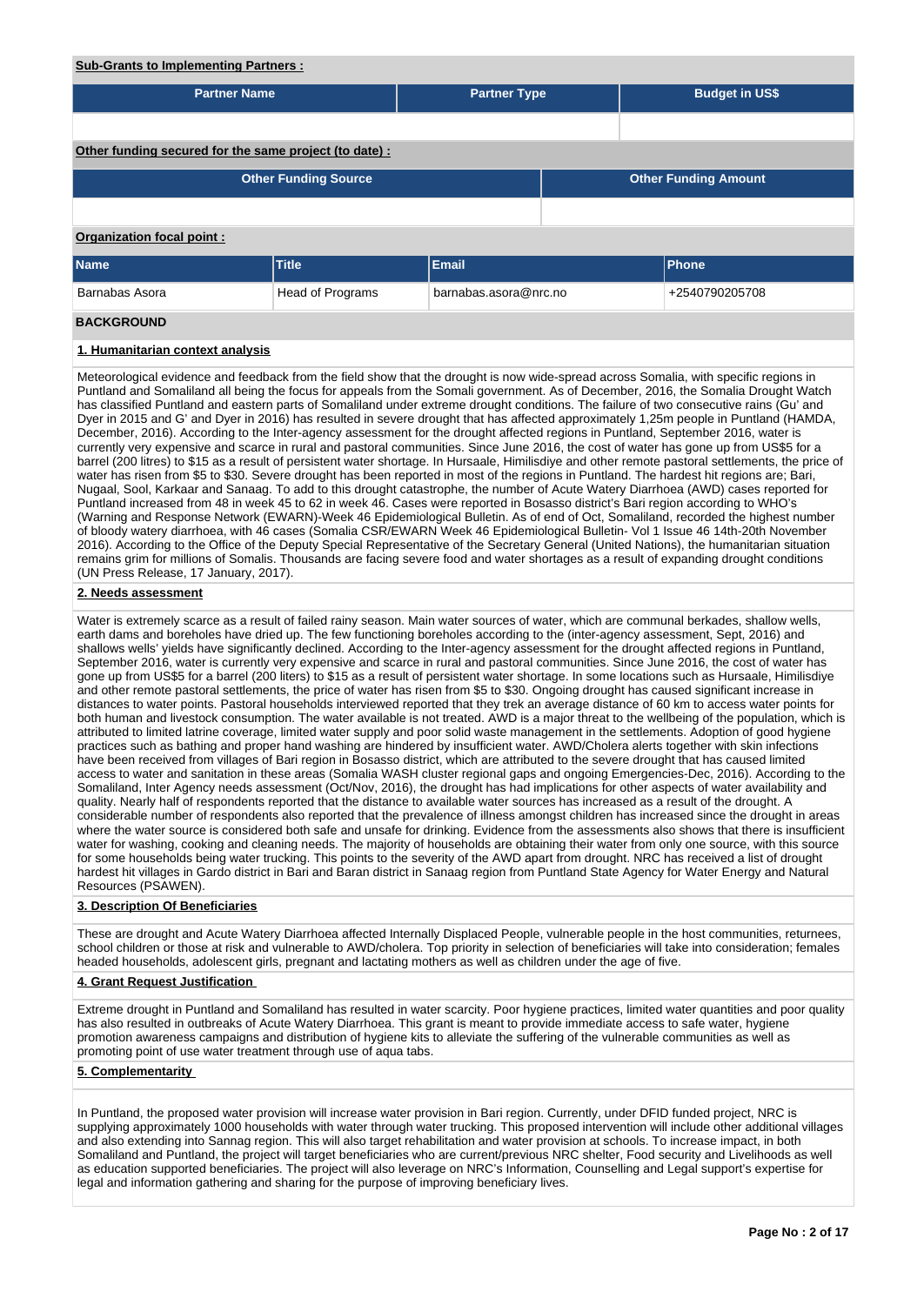## **LOGICAL FRAMEWORK**

## **Overall project objective**

Drought and Acute Water Diarrhoea affected people disaggregated by sex have increased equal and sustained access to potable water, clean sanitation facilities and good hygiene practices

| <b>Water, Sanitation and Hygiene</b>                                            |                                                                                                                                                                                                                                                |                                 |
|---------------------------------------------------------------------------------|------------------------------------------------------------------------------------------------------------------------------------------------------------------------------------------------------------------------------------------------|---------------------------------|
| <b>Cluster objectives</b>                                                       | <b>Strategic Response Plan (SRP) objectives</b>                                                                                                                                                                                                | <b>Percentage of activities</b> |
| Provide access to safe water, sanitation and<br>hygiene for people in emergency | Somalia HRP 2017                                                                                                                                                                                                                               | 100                             |
|                                                                                 | <b>Contribution to Cluster/Sector Objectives:</b> Drought and Acute Water Diarrhoea affected people disaggregated by sex have increased<br>equal and sustained access to potable water, clean sanitation facilities and good hygiene practices |                                 |
| Outcome 1                                                                       |                                                                                                                                                                                                                                                |                                 |

17,400 (55% women and girls) drought and Acute Water Diarrhoea -affected populations including women, girls, boys and men have improved access to safe and sufficient water

## **Output 1.1**

#### **Description**

14,920 beneficiaries received water through water trucking.

## **Assumptions & Risks**

Insufficient or limited water sources to allow effective water trucking. Mapping of available water supply infrastructure with potential high yield to support water trucking will be done and engaging in dialogue with local authorities in such areas for support. Water is a much needed scarce commodity with a potential to cause conflicts. Engagement with traditional leadership to explain the proposed activities, community involvement at all stages, including selection of beneficiaries and manage expectations by giving clear explanations.

Effective coordination with stakeholders is maintained.

The targeted sites selected for implementation will remain accessible throughout the project period.

#### **Activities**

**Activity 1.1.1** 

#### **Standard Activity : Water trucking/water Vouchers**

In line with WASH cluster minimum water requirements in drought affected areas, at least 7.5 liters of water per capita will be provided through water trucking. Additional water quantities will be provided for schools and health facilities to ensure proper personal hygiene and cleaning of sanitation facilities. In close collaboration with Puntland State Agency for Water Energy and Natural Resources (PSAWEN), water trucking will be provided to 1920 households in 9 villages of Gardo and Baran districts in Bari, 550 school children/ teachers. An additional 300 households and 1050 school children and teachers in Sanaag region in Doqoshey, Bali dhiig, Durugsi districts of Tog dheer region will also receive water through water trucking. Where possible, water will also be provided to health facilities in dire need in the proposed locations. At least 10 schools are planned to receive water through this emergency intervention that is 5 in Puntland and 5 schools in Somaliland. 2 health facilities are also targeted (1 health facility in Puntland and 1 in Somaliland).

#### **Indicators**

|                                                                                                                           |                                                                                                                                                                 |                                                         | <b>End cycle beneficiaries</b>                  |  | End<br>cycle |               |        |  |  |
|---------------------------------------------------------------------------------------------------------------------------|-----------------------------------------------------------------------------------------------------------------------------------------------------------------|---------------------------------------------------------|-------------------------------------------------|--|--------------|---------------|--------|--|--|
| Code                                                                                                                      | <b>Cluster</b>                                                                                                                                                  | <b>Indicator</b>                                        | <b>Boys</b> Girls<br><b>Men</b><br><b>Women</b> |  |              | <b>Target</b> |        |  |  |
| Indicator 1.1.1                                                                                                           | Water, Sanitation and<br>Hygiene                                                                                                                                | Number of people with temporary access to safe<br>water |                                                 |  |              |               | 14,920 |  |  |
| <b>Means of Verification:</b> Post Project (Edline) report,<br>Field monitoring report,<br><b>Focus Group Discussions</b> |                                                                                                                                                                 |                                                         |                                                 |  |              |               |        |  |  |
| Output 1.2                                                                                                                |                                                                                                                                                                 |                                                         |                                                 |  |              |               |        |  |  |
| <b>Description</b>                                                                                                        |                                                                                                                                                                 |                                                         |                                                 |  |              |               |        |  |  |
|                                                                                                                           | 13 water supply systems/points rehabilitated                                                                                                                    |                                                         |                                                 |  |              |               |        |  |  |
| <b>Assumptions &amp; Risks</b>                                                                                            |                                                                                                                                                                 |                                                         |                                                 |  |              |               |        |  |  |
|                                                                                                                           | Effective coordination with stakeholders is maintained.<br>The targeted sites selected for implementation will remain accessible throughout the project period. |                                                         |                                                 |  |              |               |        |  |  |
| <b>Activities</b>                                                                                                         |                                                                                                                                                                 |                                                         |                                                 |  |              |               |        |  |  |
| Activity 1.2.1                                                                                                            |                                                                                                                                                                 |                                                         |                                                 |  |              |               |        |  |  |

**Standard Activity : Water point construction or rehabilitation**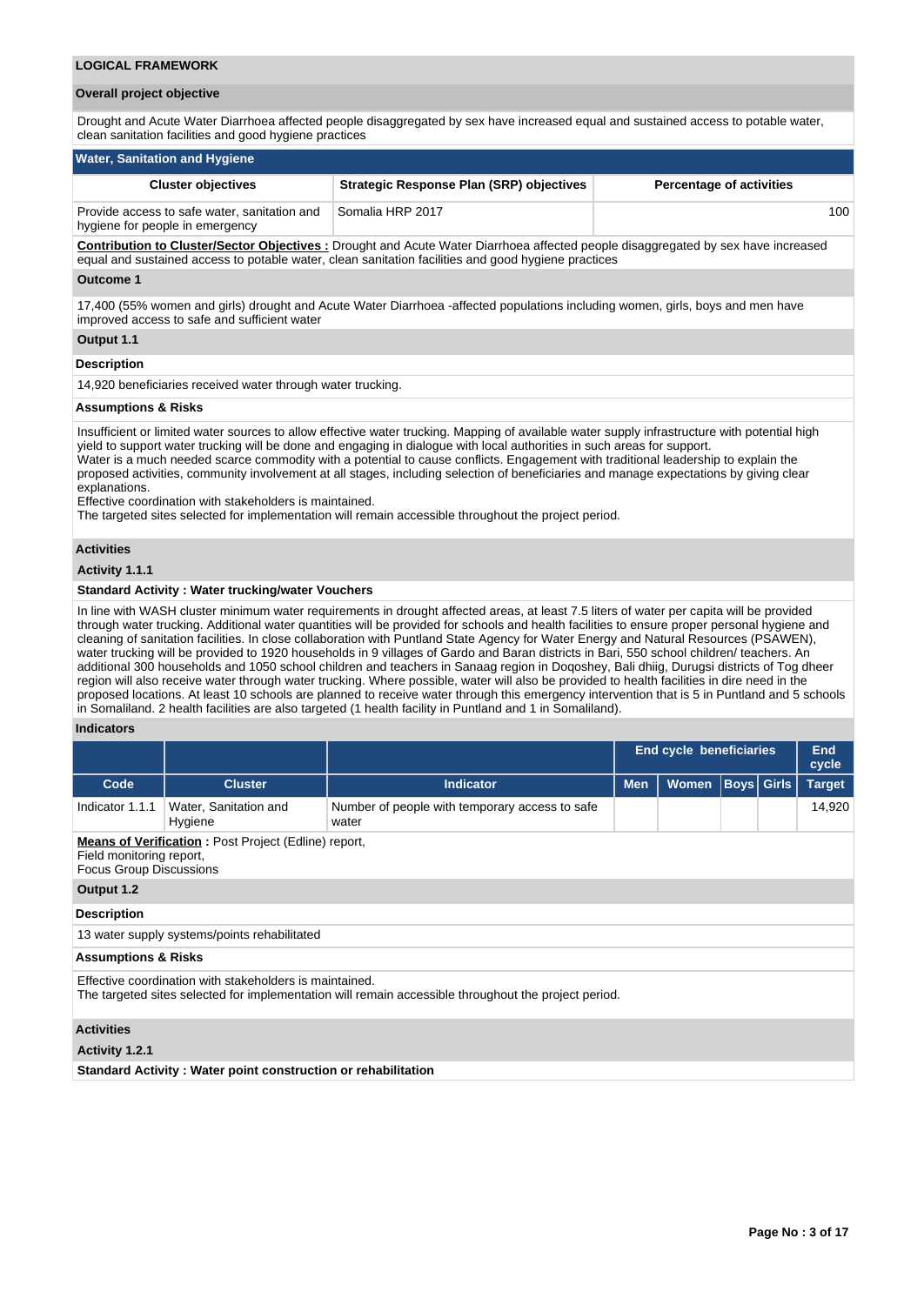8 birkades will be repaired in Burco, Togdheer of Somaliland to allow storage of water. A total of 4 water storage facilities will be repaired at selected schools/health facilities (2) in Bari region of Puntland and (2) in selected villages Burco district of Togdheer region in Somaliland. 2 strategic broken down boreholes will be rehabilitated in Bari/Sannag of Puntland to provide safe water to the communities. Rehabilitation will involve replacement of the Submersible Lowara 4" -12" pump and Galvanized Pipes (GI), and the generator. Single-sex focus group discussions will be done with the aim of consulting women and adolescent girls to give their preferences in relation to proximity of the water infrastructure systems to be rehabilitated. Both men and women will be selected to be committee members in the maintenance of water supply infrastructure. Women will also be selected as to be part of the Water Management Monitors for water trucking. The project will work closely with male traditional leadership to encourage participation of both men and women in the management of water supply infrastructure and provision of water during water trucking. At least 30% of water user committees members will be women while at least 50% of water monitors and hygiene promoters will be women.

## **Indicators**

|                                                                                         |                                  |                                                                                                      | <b>End cycle beneficiaries</b> | End<br>cycle |  |                   |               |  |
|-----------------------------------------------------------------------------------------|----------------------------------|------------------------------------------------------------------------------------------------------|--------------------------------|--------------|--|-------------------|---------------|--|
| Code                                                                                    | <b>Cluster</b>                   | <b>Indicator</b>                                                                                     | <b>Men</b>                     | <b>Women</b> |  | <b>Boys</b> Girls | <b>Target</b> |  |
| Indicator 1.2.1                                                                         | Water, Sanitation and<br>Hygiene | Number of people with sustained access to safe<br>water                                              |                                |              |  |                   | 2.480         |  |
| <b>Means of Verification: Post Project (Endline) report,</b><br>Field monitoring report |                                  |                                                                                                      |                                |              |  |                   |               |  |
| Output 1.3                                                                              |                                  |                                                                                                      |                                |              |  |                   |               |  |
| <b>Description</b>                                                                      |                                  |                                                                                                      |                                |              |  |                   |               |  |
|                                                                                         |                                  | 32 Water management committee members trained (Hygiene and Water Monitors)                           |                                |              |  |                   |               |  |
| <b>Assumptions &amp; Risks</b>                                                          |                                  |                                                                                                      |                                |              |  |                   |               |  |
|                                                                                         |                                  | The targeted sites selected for implementation will remain accessible throughout the project period. |                                |              |  |                   |               |  |

## **Activities**

#### **Activity 1.3.1**

#### **Standard Activity : Capacity building (water committees and WASH training)**

16 Water monitors will be trained to support the distribution of water as well as verification of vouchers in Puntland and Somaliland (6 in Somaliland and 10 in Puntland). This training is done to ensure proper tracking and delivery of the water to actual beneficiaries hence and also providing income and water access to the target beneficiaries. 16 Hygiene promoters will be trained (6 in Somaliland and 10 in Puntland). These hygiene promoters will receive hygiene promotion training, which they will cascade in their respective communities. Among their tasks is to carry out jerry can clean up campaigns, hygiene promotion awareness sessions and AWD/cholera prevention and treatment methods. At least more than half of both the Water monitors and Hygiene Promoters will be women. In total, 32 members will be trained in hygiene promotion and as water monitors.

## **Indicators**

|                                               |                                                       |                                                                                           | End cycle beneficiaries | End<br>cycle |                   |  |               |  |  |
|-----------------------------------------------|-------------------------------------------------------|-------------------------------------------------------------------------------------------|-------------------------|--------------|-------------------|--|---------------|--|--|
| Code                                          | <b>Cluster</b>                                        | <b>Indicator</b>                                                                          | <b>Men</b>              | <b>Women</b> | <b>Boys Girls</b> |  | <b>Target</b> |  |  |
| Indicator 1.3.1                               | Water, Sanitation and<br>Hygiene                      | Number of wash committee members who have<br>participated in capacity building activities |                         |              |                   |  | 35            |  |  |
| <b>Means of Verification: Training report</b> |                                                       |                                                                                           |                         |              |                   |  |               |  |  |
| Indicator 1.3.2                               | Water, Sanitation and<br>Hygiene                      | Number of women trained in Operation and<br>Maintenance of boreholes/berkades             |                         |              |                   |  | 18            |  |  |
|                                               | <b>Means of Verification:</b> Field monitoring report |                                                                                           |                         |              |                   |  |               |  |  |
| Outcome 2                                     |                                                       |                                                                                           |                         |              |                   |  |               |  |  |

17.400 (55% women and girls) drought and Acute Water Diarrhoea -affected populations including women, girls, boys and men have access to clean sanitation facilities

# **Output 2.1**

#### **Description**

35 Operation and Maintenance committee members trained

## **Assumptions & Risks**

The targeted sites selected for implementation will remain accessible throughout the project period.

#### **Activities**

#### **Activity 2.1.1**

**Standard Activity : Operation and Maintenance of WASH Infrastructure**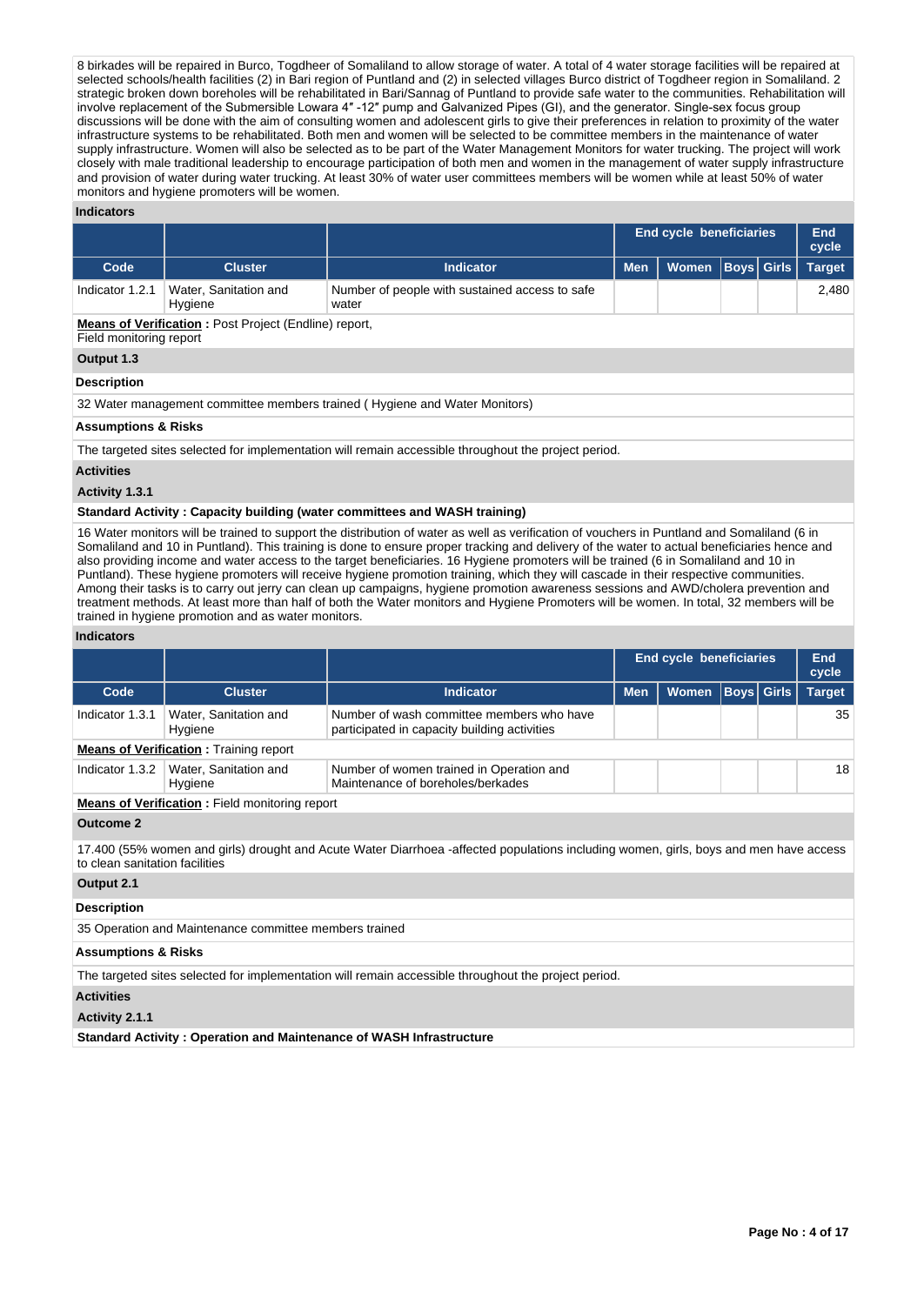30 sanitation kits distributed (15 in Puntland and 15 in Somaliland). This is to ensure cleaning of latrines to encourage their continued use and curb the spreading of diseases, especially in light of the outbreak of AWD and cholera, which need clean facilities and personal hygiene. The kits comprise of broom, gloves and bucket. Participation of both men and women will be encouraged in these committees and in cleaning of latrines. In order to ensure the sustainability of rehabilitated water points, 35 Water user committees will be trained on operation and maintenance of boreholes and berkades. Their areas of responsibilities will include ensuring the sites are kept in optimum hygienic condition, maintenance of the Water infrastructure and collection of agreed funds as per the frequency and amounts agreed by the users. For water berkades, its usually 2 days training to cover aspects such as; importance of water, conflict resolution, water demand management and keeping water berkades in a hygienic condition to provide a clean, safe, and sustainable supply for the people. For boreholes, the training will be for 3 days to cover basic aspects such as fixing of basic borehole parts, importance of water, conflict resolution, water demand management and keeping boreholes functional to provide a clean, safe, and sustainable supply for the people. 20 members will be trained in Bari, 10 per every borehole. For water berkades, at least 5 members per village and few berkades could be in one village. For this project, 3 committees will be formed, that is at least 15 members. In total, 35 members will be trained in operation and management of boreholes and berkades. Cognizant of cultural and security barriers in the proposed project locations, efforts will be made to ensure at least 30% of committee members are women in both locations. Depending with locations, Water user Committee members for both boreholes and berkades will be drawn from water monitors and hygiene promoters.

#### **Indicators**

|                 |                                                                       |                                                                                           | <b>End cycle beneficiaries</b> | End<br>cycle |  |                   |               |  |  |  |
|-----------------|-----------------------------------------------------------------------|-------------------------------------------------------------------------------------------|--------------------------------|--------------|--|-------------------|---------------|--|--|--|
| Code            | <b>Cluster</b>                                                        | <b>Indicator</b>                                                                          | <b>Men</b>                     | Women        |  | <b>Boys Girls</b> | <b>Target</b> |  |  |  |
| Indicator 2.1.1 | Water, Sanitation and<br>Hygiene                                      | Number of wash committee members who have<br>participated in capacity building activities |                                |              |  |                   | 32            |  |  |  |
|                 | <b>Means of Verification:</b> list of sanitation tool kits receipents |                                                                                           |                                |              |  |                   |               |  |  |  |
| Indicator 2.1.2 | Water, Sanitation and<br>Hygiene                                      | Number of women trained as Water<br>Monitors/Hygiene promoters                            |                                |              |  |                   | 18            |  |  |  |
|                 | <b>Means of Verification:</b> Training reports                        |                                                                                           |                                |              |  |                   |               |  |  |  |

# **Outcome 3**

17,400 (55% women and girls) drought and Acute Water Diarrhoea -affected populations including women, girls, boys and men, have improved awareness on public health risks and positive hygiene practices adopted

# **Output 3.1**

## **Description**

72 hygiene awareness/clean up campaigns conducted

## **Assumptions & Risks**

Effective coordination with stakeholders is maintained.

The targeted sites selected for implementation will remain accessible throughout the project period.

# **Activities**

**Activity 3.1.1** 

## **Standard Activity : Solid Waste Management**

Clean-up campaigns undertaken in the camps through mobilization of the project households by the community hygiene promoters. The IDP settlements will be assisted with sanitation tools which will comprise of gloves, buckets and brooms. The sanitation kits will be under the care of the camp leaders and or other selected community representatives. Apart from campaigns, communities will be encouraged to properly dispose dead animals to minimize disease outbreaks from the decomposing carcasses. This will involve removing the dead animals from the living areas and burying them away from the settlements.

# **Activity 3.1.2**

## **Standard Activity : Community Hygiene promotion**

The hygiene promotion activities will be conducting through the community hygiene promoters. Hygiene promotion will focus more on AWD/cholera prevention and the key messages will be on proper disposal of children feaces, proper hand washing with soap at critical moments such as before preparing food/cooking, before and after eating, after using the latrine/ after cleaning someone else's feces, cleaning babies and feeding elderly people, after changing female sanitary pads, water chain-that is water collection, transport, storage, and consumption to block contamination pathways, point of use water treatment (safe water chain). In areas which will receive water through water trucking, will focus more on encourage beneficiaries to fence water point perimeters using locally available materials to ensure animals are kept at a safe distance, cleanup campaigns around the water distribution point and the homestead, uses of safe collection containers for collection of water, use of safe water storage containers in the home; water treatment at point of use. Hygiene promotion sessions will target both men and women at different places. For men, the project will target men gatherings and women gatherings separately. Hygiene promoters will also hold hygiene maintenance sensitization meetings with both women and men Promote proper disposal of dead animals to minimize disease outbreaks from the decomposing carcasses will also be promoted in areas where animals have died as a result of the drought. Contexts specific Information, Education and Communication (IEC) materials will also be distributed and used during hygiene promotion sessions, which will also cover some schools in the project areas. . To help increased attendance in school particularly girls, the project will use hygiene promotion sessions as an opportune time to encourage the communities to stop children from fetching water during school hours.

# **Indicators**

|                                                                                                                |                                  |                                                                           | <b>End cycle beneficiaries</b> |                      | End<br>cycle |  |               |  |  |
|----------------------------------------------------------------------------------------------------------------|----------------------------------|---------------------------------------------------------------------------|--------------------------------|----------------------|--------------|--|---------------|--|--|
| Code                                                                                                           | <b>Cluster</b>                   | <b>Indicator</b>                                                          | <b>Men</b>                     | Women   Boys   Girls |              |  | <b>Target</b> |  |  |
| Indicator 3.1.1                                                                                                | Water, Sanitation and<br>Hygiene | Number of people who have participated in<br>hygiene promotion activities |                                |                      |              |  | 17.400        |  |  |
| <b>Means of Verification</b> : Post Project (Endline) report, Field monitoring report, Focus Group Discussions |                                  |                                                                           |                                |                      |              |  |               |  |  |
| Output 3.2                                                                                                     |                                  |                                                                           |                                |                      |              |  |               |  |  |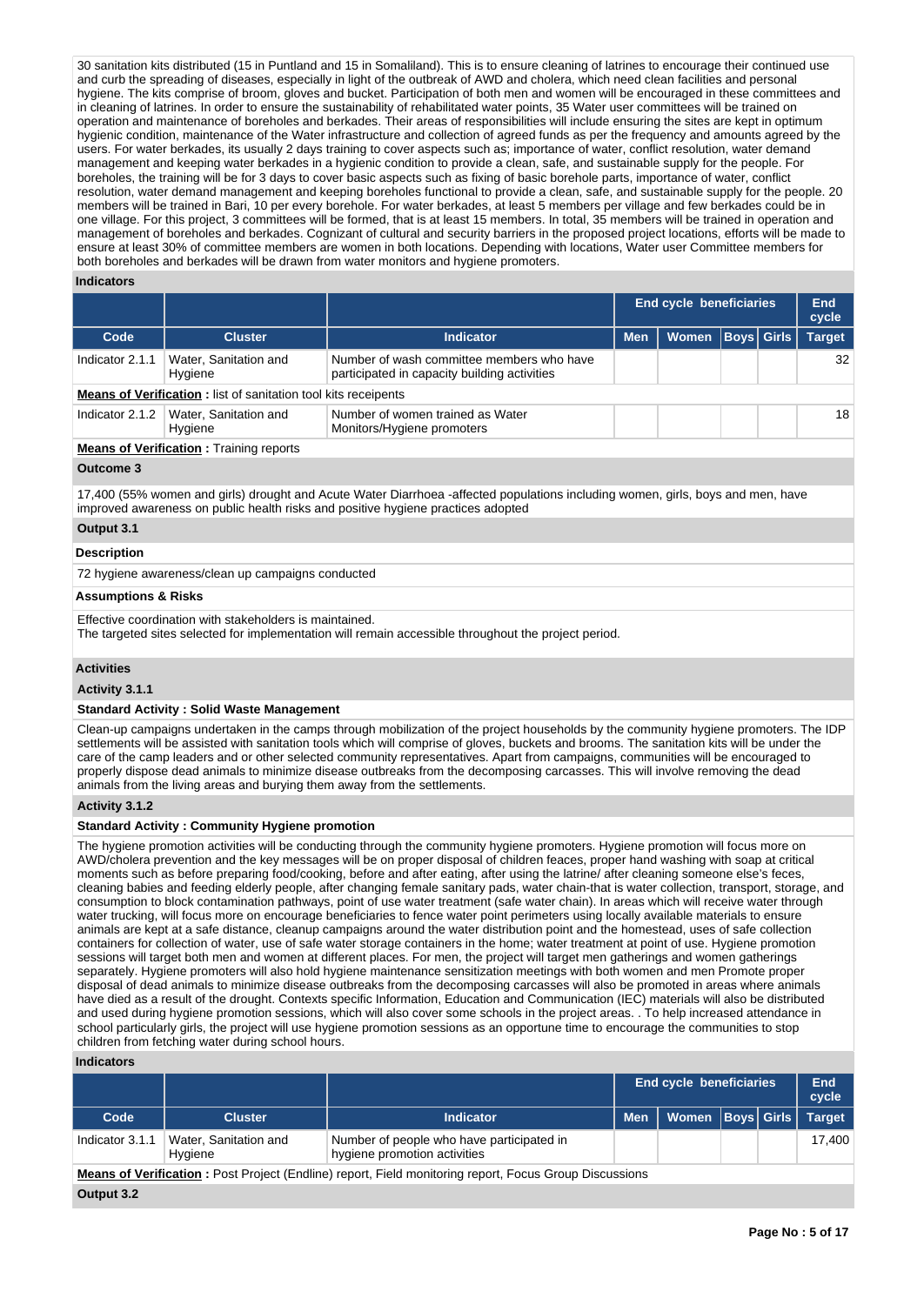# **Description**

1300 hygiene kits distributed to drought and AWD/cholera affected housheolds

# **Assumptions & Risks**

Effective coordination with stakeholders is maintained.

The targeted sites selected for implementation will remain accessible throughout the project period.

There are adequate stocks of Hygiene kits on the market to support the programme

# **Activities**

**Activity 3.2.1** 

#### **Standard Activity : Hygiene kit distribution (complete kits of hygiene items)**

To allow effective hygiene and proper water collection and storage, hygiene kits will be distributed to vulnerable households. The contents of the kit, consists of; Jerry Cans (20l & 10l), depending on their availability on the local market, water purification tablets (100-1 tablet per 20L container (eg 67mg/l NaDCC). Ideally strips), Soap (2400-800g bar per HH per month). Sanitary ware materials will be considered as optional. Ideally, their specification will be (3-100% cotton flannel, 150cm x 200cm 170 – 180 GR per sq. meter. Black Raised/combed on both sides) for women and adolescent girls for menstrual hygiene management. However, a needs assessment will be done first to determine relevance and acceptability of this. The kit items to be distributed will have information or instruction on how they are to be used, additional technical guidance with be provided to beneficiaries during complementary hygiene promotion sessions performed before and during distributions. This is especially needed for water purification tablets to ensure their proper use. The project intends to distribute sanitary ware only in Puntland as a pilot.

## **Indicators**

|                                                                    |                                  |                                                                                                                               | End cycle beneficiaries | End<br>cycle |  |                   |               |  |  |
|--------------------------------------------------------------------|----------------------------------|-------------------------------------------------------------------------------------------------------------------------------|-------------------------|--------------|--|-------------------|---------------|--|--|
| Code                                                               | <b>Cluster</b>                   | <b>Indicator</b>                                                                                                              | <b>Men</b>              | <b>Women</b> |  | <b>Boys</b> Girls | <b>Target</b> |  |  |
| Indicator 3.2.1                                                    | Water, Sanitation and<br>Hygiene | Number of people who have received hygiene kits                                                                               |                         |              |  |                   | 7.800         |  |  |
| <b>Means of Verification:</b> Distribution reports                 |                                  |                                                                                                                               |                         |              |  |                   |               |  |  |
| Indicator 3.2.2                                                    | Water, Sanitation and<br>Hygiene | % of beneficiary women and girls who report safe<br>menstrual health management during the 5<br>months following distribution |                         |              |  |                   | 75            |  |  |
| <b>Means of Verification:</b> Post distribution monitoring reports |                                  |                                                                                                                               |                         |              |  |                   |               |  |  |
| <b>Additional Targets:</b>                                         |                                  |                                                                                                                               |                         |              |  |                   |               |  |  |

# **M & R**

## **Monitoring & Reporting plan**

This project will be monitored by both NRC, village leadership and local authorities. After selection of potential beneficiaries (using a set criteria), NRC will verify the beneficiaries, local authorities will monitor the process of beneficiary verification and selection, for example, water trucking, trained water monitors will verify and cross check water received by beneficiaries and report any anomalies to NRC staff. The committee members and local authorities will participate in the post distribution monitoring exercise. There will also a bi-weekly project tracking. This information will show about the project on whether the project is progressing well or not. NRC will be able to make decisions on way forward based on the outcome of the monitoring. NRC will do the proper monitoring of hygiene kits distributions. Each of the beneficiary will be cross checked for his/her name and telephone number before receiving allocated items. NRC team will physically observe the progress and quality of programme. The post distribution monitoring exercise will be done at least six weeks after distribution of hygiene kits to analyze beneficiary satisfaction, acceptance and relevance of the items received. This will help future designing and implementation of programming. NRC will also use its robust monitoring online system (Mobenzi) platform, where data collected will be entered and analyzed by an online reporting system. This will be used for carrying out post project surveys. Field updates will be shared with both the local authorities and during WASH cluster meetings. Where possible, beneficiary and construction/rehabilitation works pictures will be taken for documentation purposes

#### **Workplan**

| Activitydescription                                                                                                                                                                                                                                                                                                                                                                                                                                                                                                                                                                                                                                                                                                                                                                                                                                                                                                                                                                                                                                                                                                                                                     | Year | ., |   |  |  |  |  |  |
|-------------------------------------------------------------------------------------------------------------------------------------------------------------------------------------------------------------------------------------------------------------------------------------------------------------------------------------------------------------------------------------------------------------------------------------------------------------------------------------------------------------------------------------------------------------------------------------------------------------------------------------------------------------------------------------------------------------------------------------------------------------------------------------------------------------------------------------------------------------------------------------------------------------------------------------------------------------------------------------------------------------------------------------------------------------------------------------------------------------------------------------------------------------------------|------|----|---|--|--|--|--|--|
| Activity 1.1.1: In line with WASH cluster minimum water requirements in drought<br>affected areas, at least 7.5 liters of water per capita will be provided through water<br>trucking. Additional water quantities will be provided for schools and health<br>facilities to ensure proper personal hygiene and cleaning of sanitation facilities. In<br>close collaboration with Puntland State Agency for Water Energy and Natural<br>Resources (PSAWEN), water trucking will be provided to 1920 households in 9<br>villages of Gardo and Baran districts in Bari, 550 school children/ teachers. An<br>additional 300 households and 1050 school children and teachers in Sanaag<br>region in Dogoshey, Bali dhiig, Durugsi districts of Tog dheer region will also<br>receive water through water trucking. Where possible, water will also be provided<br>to health facilities in dire need in the proposed locations. At least 10 schools are<br>planned to receive water through this emergency intervention that is 5 in Puntland<br>and 5 schools in Somaliland. 2 health facilities are also targeted (1 health facility in<br>Puntland and 1 in Somaliland). | 2017 |    | x |  |  |  |  |  |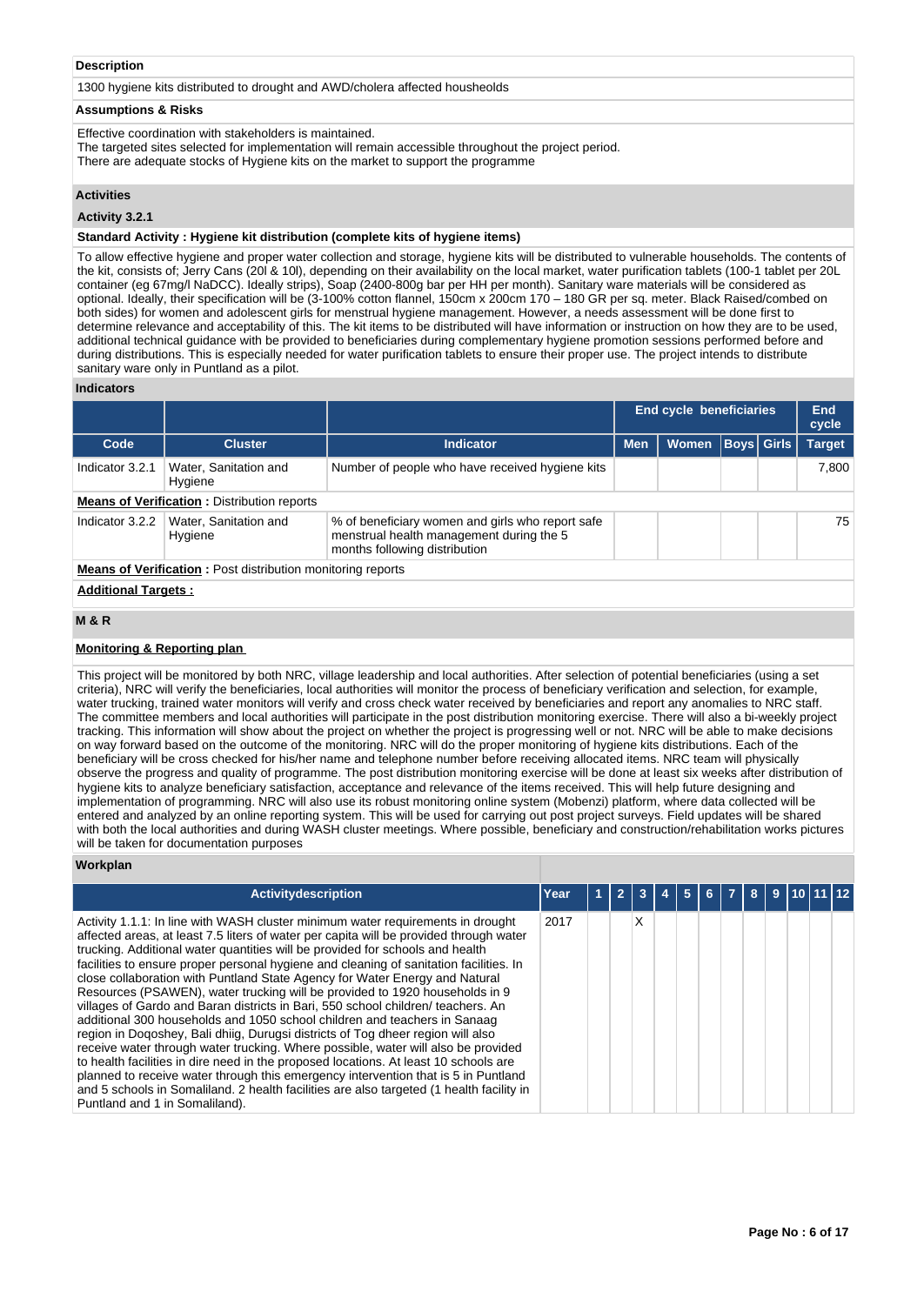| Activity 1.2.1: 8 birkades will be repaired in Burco, Togdheer of Somaliland to allow<br>storage of water. A total of 4 water storage facilities will be repaired at selected<br>schools/health facilities (2) in Bari region of Puntland and (2) in selected villages<br>Burco district of Togdheer region in Somaliland. 2 strategic broken down boreholes<br>will be rehabilitated in Bari/Sannag of Puntland to provide safe water to the<br>communities. Rehabilitation will involve replacement of the Submersible Lowara 4"<br>-12" pump and Galvanized Pipes (GI), and the generator. Single-sex focus group<br>discussions will be done with the aim of consulting women and adolescent girls to<br>give their preferences in relation to proximity of the water infrastructure systems to<br>be rehabilitated. Both men and women will be selected to be committee members<br>in the maintenance of water supply infrastructure. Women will also be selected as<br>to be part of the Water Management Monitors for water trucking. The project will<br>work closely with male traditional leadership to encourage participation of both men<br>and women in the management of water supply infrastructure and provision of<br>water during water trucking. At least 30% of water user committees members will<br>be women while at least 50% of water monitors and hygiene promoters will be<br>women.                                                                                                                                                                                                                                                                                                                                                                                                                                                                                                                                                                                                                                                                                                                                                        | 2017 | X. | X            | $\mathsf{I} \mathsf{X}$ |  |     |  |  |
|-------------------------------------------------------------------------------------------------------------------------------------------------------------------------------------------------------------------------------------------------------------------------------------------------------------------------------------------------------------------------------------------------------------------------------------------------------------------------------------------------------------------------------------------------------------------------------------------------------------------------------------------------------------------------------------------------------------------------------------------------------------------------------------------------------------------------------------------------------------------------------------------------------------------------------------------------------------------------------------------------------------------------------------------------------------------------------------------------------------------------------------------------------------------------------------------------------------------------------------------------------------------------------------------------------------------------------------------------------------------------------------------------------------------------------------------------------------------------------------------------------------------------------------------------------------------------------------------------------------------------------------------------------------------------------------------------------------------------------------------------------------------------------------------------------------------------------------------------------------------------------------------------------------------------------------------------------------------------------------------------------------------------------------------------------------------------------------------------------------------------------------------------------------------------|------|----|--------------|-------------------------|--|-----|--|--|
| Activity 1.3.1: 16 Water monitors will be trained to support the distribution of water<br>as well as verification of vouchers in Puntland and Somaliland (6 in Somaliland and<br>10 in Puntland). This training is done to ensure proper tracking and delivery of the<br>water to actual beneficiaries hence and also providing income and water access to<br>the target beneficiaries. 16 Hygiene promoters will be trained (6 in Somaliland and<br>10 in Puntland). These hygiene promoters will receive hygiene promotion training,<br>which they will cascade in their respective communities. Among their tasks is to<br>carry out jerry can clean up campaigns, hygiene promotion awareness sessions<br>and AWD/cholera prevention and treatment methods. At least more than half of<br>both the Water monitors and Hygiene Promoters will be women. In total, 32<br>members will be trained in hygiene promotion and as water monitors.                                                                                                                                                                                                                                                                                                                                                                                                                                                                                                                                                                                                                                                                                                                                                                                                                                                                                                                                                                                                                                                                                                                                                                                                                          | 2017 | X  |              |                         |  |     |  |  |
| Activity 2.1.1: 30 sanitation kits distributed (15 in Puntland and 15 in Somaliland).<br>This is to ensure cleaning of latrines to encourage their continued use and curb the<br>spreading of diseases, especially in light of the outbreak of AWD and cholera,<br>which need clean facilities and personal hygiene. The kits comprise of broom,<br>gloves and bucket. Participation of both men and women will be encouraged in<br>these committees and in cleaning of latrines. In order to ensure the sustainability of<br>rehabilitated water points, 35 Water user committees will be trained on operation<br>and maintenance of boreholes and berkades. Their areas of responsibilities will<br>include ensuring the sites are kept in optimum hygienic condition, maintenance of<br>the Water infrastructure and collection of agreed funds as per the frequency and<br>amounts agreed by the users. For water berkades, its usually 2 days training to<br>cover aspects such as; importance of water, conflict resolution, water demand<br>management and keeping water berkades in a hygienic condition to provide a<br>clean, safe, and sustainable supply for the people. For boreholes, the training will<br>be for 3 days to cover basic aspects such as fixing of basic borehole parts,<br>importance of water, conflict resolution, water demand management and keeping<br>boreholes functional to provide a clean, safe, and sustainable supply for the<br>people. 20 members will be trained in Bari, 10 per every borehole. For water<br>berkades, at least 5 members per village and few berkades could be in one village.<br>For this project, 3 committees will be formed, that is at least 15 members. In total,<br>35 members will be trained in operation and management of boreholes and<br>berkades. Cognizant of cultural and security barriers in the proposed project<br>locations, efforts will be made to ensure at least 30% of committee members are<br>women in both locations. Depending with locations, Water user Committee<br>members for both boreholes and berkades will be drawn from water monitors and<br>hygiene promoters. | 2017 | X  | $\mathsf{X}$ |                         |  |     |  |  |
| Activity 3.1.1: Clean-up campaigns undertaken in the camps through mobilization<br>of the project households by the community hygiene promoters. The IDP<br>settlements will be assisted with sanitation tools which will comprise of gloves,<br>buckets and brooms. The sanitation kits will be under the care of the camp leaders<br>and or other selected community representatives. Apart from campaigns,<br>communities will be encouraged to properly dispose dead animals to minimize<br>disease outbreaks from the decomposing carcasses. This will involve removing the<br>dead animals from the living areas and burying them away from the settlements.                                                                                                                                                                                                                                                                                                                                                                                                                                                                                                                                                                                                                                                                                                                                                                                                                                                                                                                                                                                                                                                                                                                                                                                                                                                                                                                                                                                                                                                                                                      | 2017 | X. | IX.          | $X$ $X$ $X$             |  | ΙX. |  |  |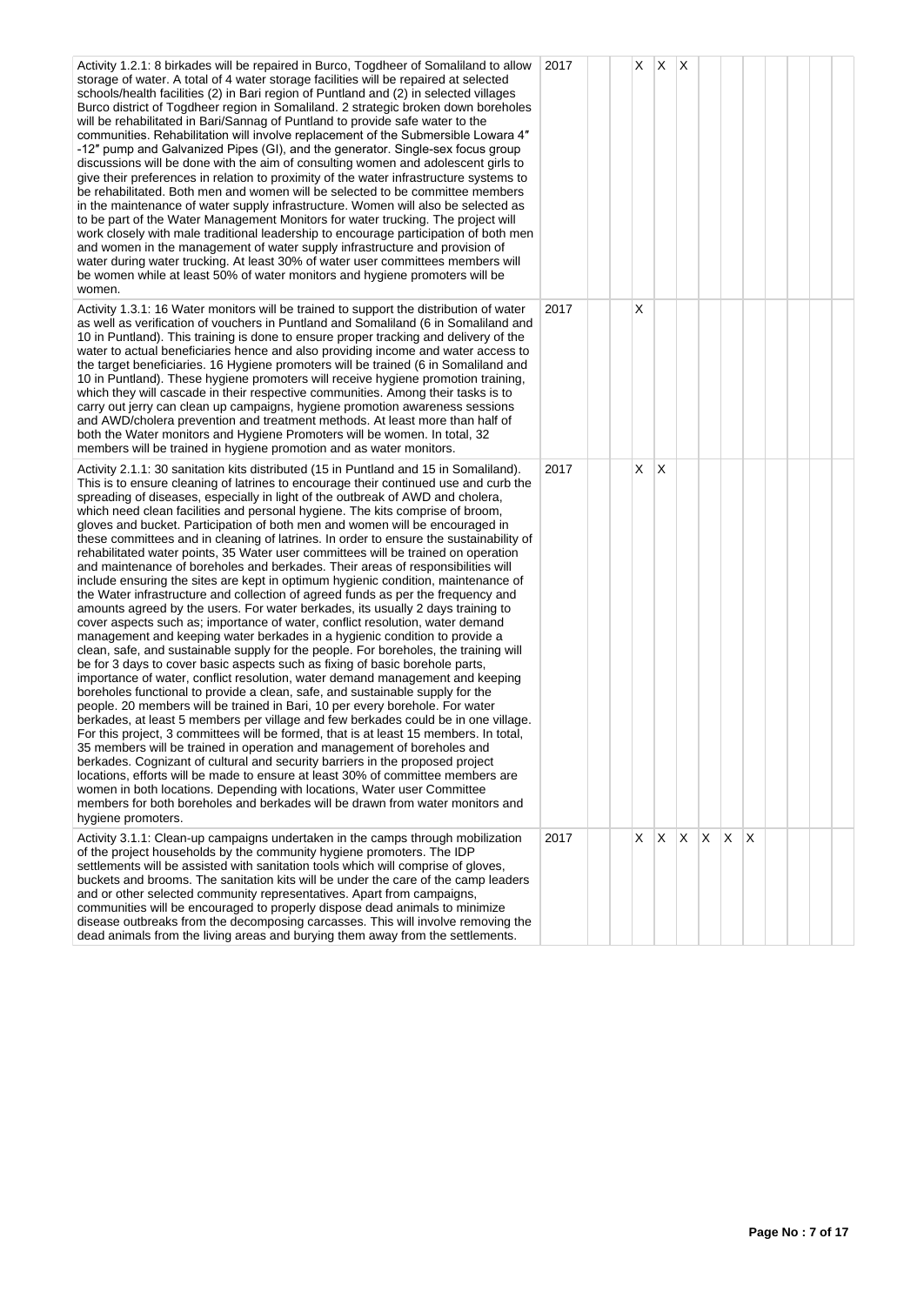| Activity 3.1.2: The hygiene promotion activities will be conducting through the<br>community hygiene promoters. Hygiene promotion will focus more on AWD/cholera<br>prevention and the key messages will be on proper disposal of children feaces,<br>proper hand washing with soap at critical moments such as before preparing<br>food/cooking, before and after eating, after using the latrine/ after cleaning<br>someone else's feces, cleaning babies and feeding elderly people, after changing<br>female sanitary pads, water chain-that is water collection, transport, storage, and<br>consumption to block contamination pathways, point of use water treatment (safe<br>water chain). In areas which will receive water through water trucking, will focus<br>more on encourage beneficiaries to fence water point perimeters using locally<br>available materials to ensure animals are kept at a safe distance, cleanup<br>campaigns around the water distribution point and the homestead, uses of safe<br>collection containers for collection of water, use of safe water storage containers in<br>the home; water treatment at point of use. Hygiene promotion sessions will target<br>both men and women at different places. For men, the project will target men<br>gatherings and women gatherings separately. Hygiene promoters will also hold<br>hygiene maintenance sensitization meetings with both women and men Promote<br>proper disposal of dead animals to minimize disease outbreaks from the<br>decomposing carcasses will also be promoted in areas where animals have died<br>as a result of the drought. Contexts specific Information, Education and<br>Communication (IEC) materials will also be distributed and used during hygiene<br>promotion sessions, which will also cover some schools in the project areas. . To<br>help increased attendance in school particularly girls, the project will use hygiene<br>promotion sessions as an opportune time to encourage the communities to stop<br>children from fetching water during school hours. | 2017 |   |              |              |    | $X$ $X$ $X$ $X$ $X$ $X$ |              |  |  |
|-----------------------------------------------------------------------------------------------------------------------------------------------------------------------------------------------------------------------------------------------------------------------------------------------------------------------------------------------------------------------------------------------------------------------------------------------------------------------------------------------------------------------------------------------------------------------------------------------------------------------------------------------------------------------------------------------------------------------------------------------------------------------------------------------------------------------------------------------------------------------------------------------------------------------------------------------------------------------------------------------------------------------------------------------------------------------------------------------------------------------------------------------------------------------------------------------------------------------------------------------------------------------------------------------------------------------------------------------------------------------------------------------------------------------------------------------------------------------------------------------------------------------------------------------------------------------------------------------------------------------------------------------------------------------------------------------------------------------------------------------------------------------------------------------------------------------------------------------------------------------------------------------------------------------------------------------------------------------------------------------------------------------------------------------------------------------------------------------|------|---|--------------|--------------|----|-------------------------|--------------|--|--|
| Activity 3.2.1: To allow effective hygiene and proper water collection and storage,<br>hygiene kits will be distributed to vulnerable households. The contents of the kit,<br>consists of; Jerry Cans (201 & 10l), depending on their availability on the local<br>market, water purification tablets (100-1 tablet per 20L container (eg 67mg/l)<br>NaDCC). Ideally strips), Soap (2400-800g bar per HH per month). Sanitary ware<br>materials will be considered as optional. Ideally, their specification will be (3-100%)<br>cotton flannel, 150cm x 200cm 170 - 180 GR per sq. meter. Black Raised/combed<br>on both sides) for women and adolescent girls for menstrual hygiene management.<br>However, a needs assessment will be done first to determine relevance and<br>acceptability of this. The kit items to be distributed will have information or<br>instruction on how they are to be used, additional technical guidance with be<br>provided to beneficiaries during complementary hygiene promotion sessions<br>performed before and during distributions. This is especially needed for water<br>purification tablets to ensure their proper use. The project intends to distribute<br>sanitary ware only in Puntland as a pilot.                                                                                                                                                                                                                                                                                                                                                                                                                                                                                                                                                                                                                                                                                                                                                                                                                                         | 2017 | X | $\mathsf{X}$ | $\mathsf{X}$ | X. | ΙX.                     | $\mathsf{X}$ |  |  |
| <b>OTHER INFO</b>                                                                                                                                                                                                                                                                                                                                                                                                                                                                                                                                                                                                                                                                                                                                                                                                                                                                                                                                                                                                                                                                                                                                                                                                                                                                                                                                                                                                                                                                                                                                                                                                                                                                                                                                                                                                                                                                                                                                                                                                                                                                             |      |   |              |              |    |                         |              |  |  |
| <b>Accountability to Affected Populations</b>                                                                                                                                                                                                                                                                                                                                                                                                                                                                                                                                                                                                                                                                                                                                                                                                                                                                                                                                                                                                                                                                                                                                                                                                                                                                                                                                                                                                                                                                                                                                                                                                                                                                                                                                                                                                                                                                                                                                                                                                                                                 |      |   |              |              |    |                         |              |  |  |
| During community mobilization and sensitization meetings, project activities and implementation modalities and selection of beneficiaries'<br>criteria will be explained. This will ensure increased community ownership of the response. Through the toll-free hotline complains                                                                                                                                                                                                                                                                                                                                                                                                                                                                                                                                                                                                                                                                                                                                                                                                                                                                                                                                                                                                                                                                                                                                                                                                                                                                                                                                                                                                                                                                                                                                                                                                                                                                                                                                                                                                             |      |   |              |              |    |                         |              |  |  |

criteria will be explained. This will ensure increased community ownership of the response. Through the toll-free hotline complains mechanism, the project seeks to have open and free communication with beneficiaries should there be any issues of concern they seek to raise regarding the project. The project will organize single-sex focus group discussions to be able to collect gender segregated information. The project will carry post project evaluations/surveys as well as post distribution monitoring, especially for hygiene kits. This is meant to get feedback from the beneficiaries on quality, relevance and satisfaction. Feedback received will be used in future designing and implementation of similar interventions. Training of communities with a gender lense and strengthening existing capacities and systems and promoting community involvement seeks to increase ownership and sustainability.

# **Implementation Plan**

Water trucking will be through contracting. In Puntland, contracting will follow government's directive on contracting water truckers of 7,000l charging at least 100 USD while in Somaliland, 150 USD will be used for 8000l truck. Water trucking will be supervised by trained water monitors. Rehabilitation of birkades will be undertaken by beneficiary communities with close supervision of NRC technical staff. In Puntland, close collaboration with Puntland State Agency for Water Energy and Natural Resources (PSAWEN) will be ensured together with other cluster members carrying our similar activities. The same implementation modality will be ensured in Somaliland. Borehole rehabilitation will be contracted to skilled contractors on the market. Water treatment at household level will be done by the communities through use of aqua tabs. They will receive use instructions from the hygiene promoters with accompanying use instruction manuals, which will be in local language. Support of traditional leadership will also be sought to encourage active participation of women throughout the project. Cleaning and maintaining of latrines will be done by selected sanitation committees who will be equipped with sanitation and cleaning tools/kits. The committee will consists of both men and women. To ensure quality and compliance, NRC WASH teams will carry our periodic field trips to monitor project implementation. Progress updates will be shared during cluster meetings. The project will be carried out over a 6 months period with 1-month water trucking. Hygiene promotion will be throughout the project duration.

## **Coordination with other Organizations in project area**

| Name of the organization | Areas/activities of collaboration and rationale                                                                                                                                                                                                                                                                                                                                                                                         |
|--------------------------|-----------------------------------------------------------------------------------------------------------------------------------------------------------------------------------------------------------------------------------------------------------------------------------------------------------------------------------------------------------------------------------------------------------------------------------------|
| World Vision             | Construction of latrines in Baidoa and pipeline extensions in IDP<br>camps. In both Puntland and Somaliland, World Vision is doing<br>sanitation activities, water trucking, hygiene promotion, rehabilitation<br>of water supply systems. This helps to understand how other<br>partners are implementing their activities so as to harmonies on<br>approaches and also to avoid targeting same beneficiaries with<br>same activities. |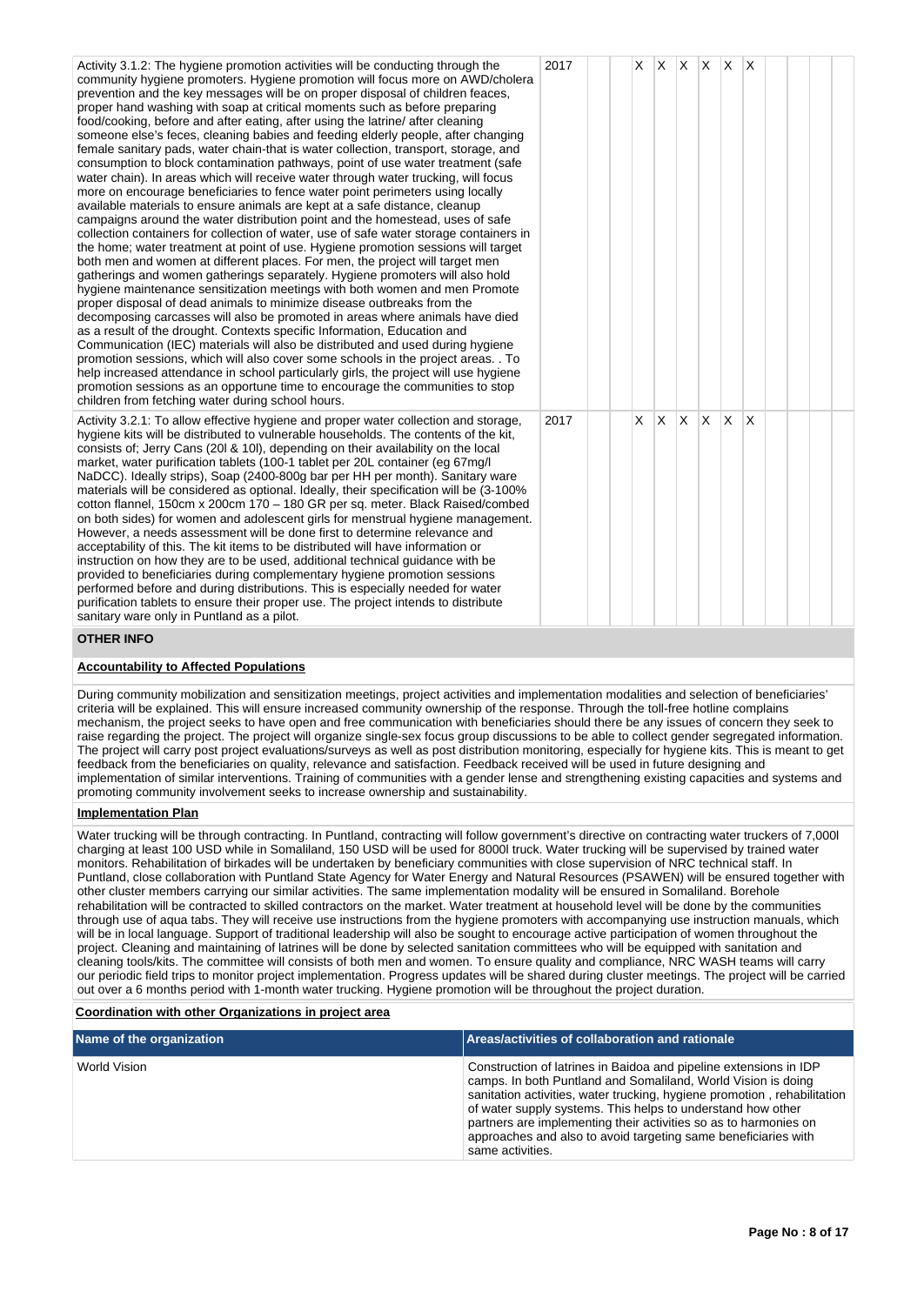| Islamic Relief            | Rehabilitation and construction of boreholes in Bari region, Puntland.<br>This helps to understand how other partners are implementing their<br>activities so as to harmonies on approaches and also to avoid<br>targeting same beneficiaries with same activities.                                  |
|---------------------------|------------------------------------------------------------------------------------------------------------------------------------------------------------------------------------------------------------------------------------------------------------------------------------------------------|
| <b>CARE</b> International | Water trucking, shallow wells and borehole rehabilitation in Bari,<br>Puntland. This helps to understand how other partners are<br>implementing their activities so as to harmonies on approaches and<br>also to avoid targeting same beneficiaries with same activities.                            |
| <b>WASH Cluster</b>       | Across all areas of operation. This serves as a coordination body for<br>all WASH implementing partners. By being an active member, this<br>helps NRC to leverage on attendance and participation by other<br>sector members. This offers an opportunity for learning and sharing<br>of information. |
| <b>ACTED</b>              | Water trucking in Badhan district of Sannag. This helps to<br>understand how other partners are implementing their activities so as<br>to harmonies on approaches and also to avoid targeting same<br>beneficiaries with same activities.                                                            |

# **Environment Marker Of The Project**

A+: Neutral Impact on environment with mitigation or enhancement

# **Gender Marker Of The Project**

2a- The project is designed to contribute significantly to gender equality

## **Justify Chosen Gender Marker Code**

The project will consider different roles played by women and men to ensure decision making is inclusive for example for rehabilitation of water systems, the project will organize single-sex focus group discussions to get both women and mens' preferences. The project will also make an effort to ensure participation of both men and women, particularly female headed households in both paid and unpaid community tasks such as participation in water user committees, water monitors, hygiene promotion and sanitation committees. The project will work closely with male traditional leadership to encourage participation of both men and women.

## **Protection Mainstreaming**

Protection will be mainstreamed in order to ensure that protection risks are minimized and that beneficiaries do not feel exposed or discriminated against. Women are mainly exposed to gender based violence when they travel to fetch water in faraway places. Due to the current drought in Bari region, people travel on average distance of 60 km to access water points, which makes women very unsafe and vulnerable. Water trucking will prioritize female headed households, pregnant/lactating mothers as well as the under 5 children. By seeking women preferences in rehabilitation of strategic water points, gives them an opportunity to consider water points which are convenient especially for women. Both men and women will be selected to participate in some project activities, which gives incentives such as water monitors, hygiene promotion and water management committees. Hygiene promotion sessions will also focus on encouraging parents not to send their children, especially girls to fetch water in faraway places. Provision of water at schools will also seek to protect both boys and girls from contaminated or water scarce related diseases. Hygiene promotion sessions at schools will improve personal hygiene of both girls and boys, thereby making them good hygiene ambassadors. Providing latrine cleaning and sanitation tools at schools will also ensure protection through providing an enabling clean learning environment and also protecting vulnerable populations from diseases. For any water supply infrastructure at schools, the tap stands will be child – friendly in that the height will be appropriate for the children and within 500m in the IDPs. Menstrual hygiene needs of women and adolescent girls will also be considered. For this reason, a needs assessment will be done in selected communities to get an understanding of relevance and cultural appropriateness of sanitary ware materials, which the project can provide. This assessment will be done by NRC's Information, Counselling and Legal Advice (ICLA) female staff because of the cultural sensitivity of menstrual hygiene issues. Project will make an effort to include gender sensitive indicators in indicators that point out gender related changes and impacts in this project. To ease the burden of fetching water and carrying huge containers, which is predominantly done by women and children, 20l and 10l jerry cans will be provided. Throughout the project, beneficiary data will only be collected upon consent by the beneficiaries and the same shall apply during assessments. NRC's Information, Counselling and Legal Advice project teams will work very closely with WASH teams. Following implementation, beneficiaries' ideas will be considered through a Complaints Response and Feedback Mechanism. Beneficiaries will be provided with a toll-free number, attended to by NRC dedicated focal point who receives and responds to all complaints and facilitates the provision of feedback.

## **Country Specific Information**

# **Safety and Security**

The proposed project villages of Gardo and Baran districts in Bari, Sanaag region and villages in Doqoshey, Bali dhiig, Durugsi districts of Tog dheer region are currently accessible to NRC staff. NRC has a well-established security system with a Security Advisor at the Country office who oversees the operations of security officers in all the NRC offices throughout Somalia. However, should the security situation changes. NRC will advise SHF on time and making possible recommendations on way forward. NRC expatriate staff attend a mandatory Hostile Environment Awareness Training (HEAT). This help improve their knowledge of multiple security and safety threats present in this operating environment and of ways and means of dealing with them in an effective manner.

# **Access**

All the proposed locations are accessible by road and air. NRC has field based sub offices and staff. In both locations, NRC has built solid working relationship with both the community, traditional leadership, other implementing partners and government. NRC works very closely with relevant government departments in implementing project activities. NRC will continue to use its experience, relationships with the local administration and its acceptance by local communities to deliver this project.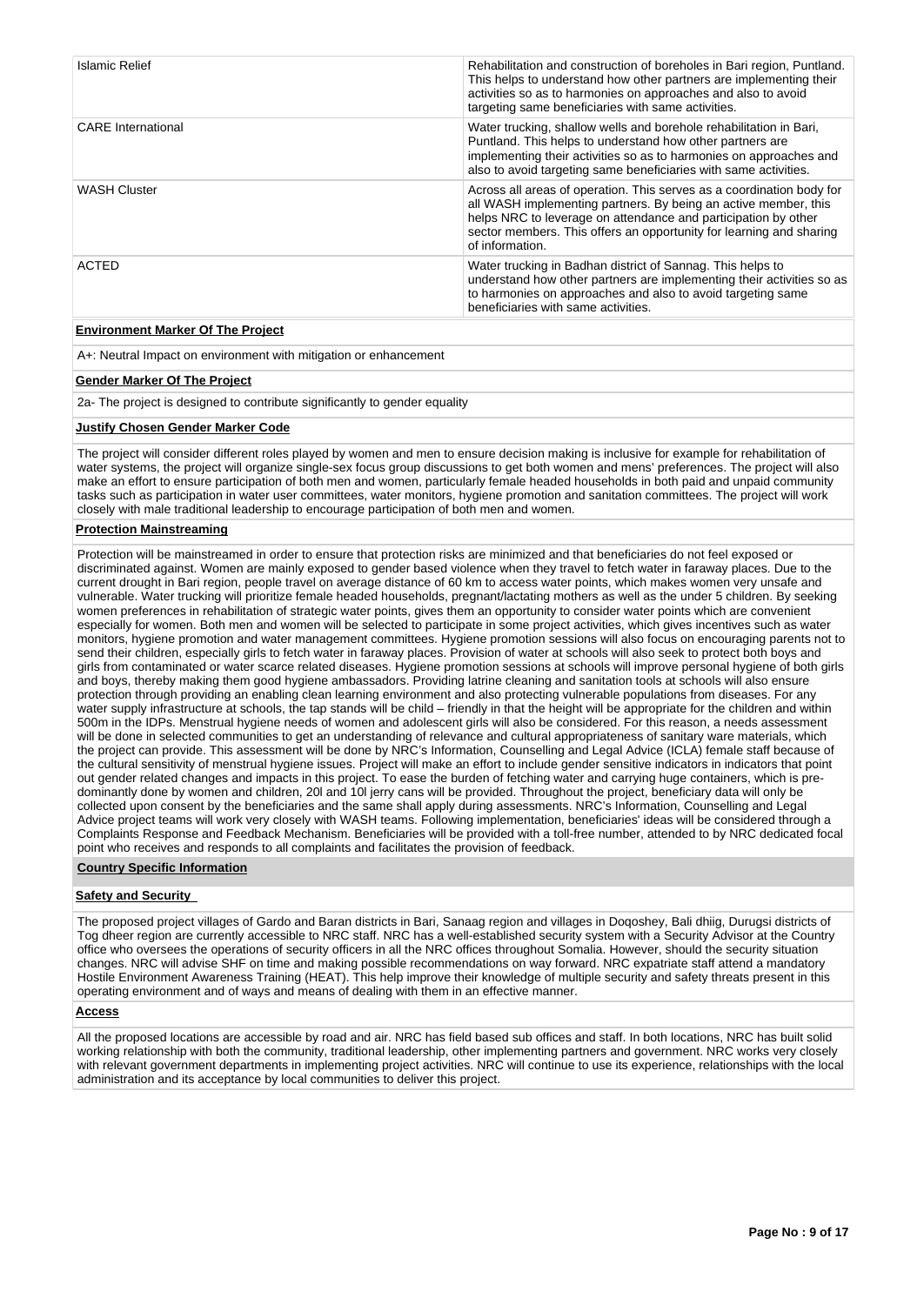# **BUDGET**

| Code | <b>Budget Line Description</b>                                                                                                                                                                                                                                                                                                                                                                                                                                                                                                                                                                                           |   | D / S Quantity Unit | cost                  | <b>Duration</b><br>Recurran charged<br>ce | $\%$<br>to CHF | <b>Total Cost</b> |
|------|--------------------------------------------------------------------------------------------------------------------------------------------------------------------------------------------------------------------------------------------------------------------------------------------------------------------------------------------------------------------------------------------------------------------------------------------------------------------------------------------------------------------------------------------------------------------------------------------------------------------------|---|---------------------|-----------------------|-------------------------------------------|----------------|-------------------|
|      | <b>Staff and Other Personnel Costs</b>                                                                                                                                                                                                                                                                                                                                                                                                                                                                                                                                                                                   |   |                     |                       |                                           |                |                   |
| 1.1  | <b>WASH Specialist</b>                                                                                                                                                                                                                                                                                                                                                                                                                                                                                                                                                                                                   | D |                     | $1 \mid 7,410$<br>.41 | 6                                         | 10.00          | 4,446.25          |
|      | WASH Specialist for NRC Somalia is based in Puntland, Garowe office, moving around locations (Somaliland, South Central and<br>Puntland). The Specialist gives technical advisory support in the designing, implementation and monitoring and evaluation of<br>WASH interventions. The Specialist also provides strategic guidance to WASH Staff to ensure quality control as well as donor<br>reporting. This is an expatriate position dedicating 10% of the time to this project for the entire 6 months. NRC pays its expat staff<br>\$7,410.41 per month. SHF will contribute \$4446.25 which is equivalent to 10%. |   |                     |                       |                                           |                |                   |
| 1.2  | <b>WASH Project Officer</b>                                                                                                                                                                                                                                                                                                                                                                                                                                                                                                                                                                                              | D |                     | $1 \mid 1,000$<br>.00 | 6                                         | 100.00         | 6,000.00          |
|      | WASH Officer will be based in Garowe/Bosasso leading on technical support, coordination and implementation of WASH<br>implementation. This position will also attend all WASH cluster meetings and do initial drafting of reports. This position reports<br>technically to the Area Manager and administratively to the Head of Office in Garowe/Bossaso. The monthly salary is \$1,000.<br>SHF 100% over the project period, totalling to \$6,000                                                                                                                                                                       |   |                     |                       |                                           |                |                   |
| 1.3  | <b>WASH Project Assistants</b>                                                                                                                                                                                                                                                                                                                                                                                                                                                                                                                                                                                           | D |                     | 2   850.0<br>0        | 6                                         | 100.00         | 10,200.00         |
|      | Project Assistants will be based in Puntland and somaliland and will lead on direct engagement with communities, trainings and<br>day to day field monitoring. They will also mobilize and support water trucking together with other Senior staff in the office. They<br>will be committed to this project, 100% of their time for the entire 6 months of the project life. The monthly salary is \$850. SHF will<br>contribute \$850 over the project period, totaling to 10,200 \$ at 100%                                                                                                                            |   |                     |                       |                                           |                |                   |
| 1.4  | Area Manager                                                                                                                                                                                                                                                                                                                                                                                                                                                                                                                                                                                                             | S |                     | $1 \mid 7,500$<br>.00 | 6                                         | 10.00          | 4,500.00          |
|      | The Area Manager will be working in the field and his role is to oversee implementation and monitor the project's activities within<br>Puntland. His Salary is 7,500 USD per month. It is inclusive of all benefits. SHF will contribute \$4500 which is 10% of his salary<br>for 6 months.                                                                                                                                                                                                                                                                                                                              |   |                     |                       |                                           |                |                   |
| 1.5  | <b>Finance Coordinator</b>                                                                                                                                                                                                                                                                                                                                                                                                                                                                                                                                                                                               | S |                     | $1 \mid 2,500$<br>.00 | 6                                         | 15.00          | 2,250.00          |
|      | The Finance Coordinator role will be the financial oversight of the project and ensuring budget monitoring and reporting. The rate<br>for this position is \$2,500 per month, which is inclusive of all benefits. SHF will contribute 15% \$2250.00 to this position.                                                                                                                                                                                                                                                                                                                                                    |   |                     |                       |                                           |                |                   |
| 1.6  | Logistics Officer                                                                                                                                                                                                                                                                                                                                                                                                                                                                                                                                                                                                        | S |                     | $1 \mid 1,478$<br>.36 | 6                                         | 15.00          | 1,330.52          |
|      | Logistics officer will be based in Garowe and will see to it that procurements are done in a manner to ensure timely<br>implementation of the project. The position will spend 15% of its time on the project. The cost of this position is 1478.36 per<br>month, inclusive of all benefits. CHF will contribute \$ 1330.52 to this position.                                                                                                                                                                                                                                                                            |   |                     |                       |                                           |                |                   |
| 1.7  | Human Resource Manager                                                                                                                                                                                                                                                                                                                                                                                                                                                                                                                                                                                                   | S |                     | $1 \, 5,500$<br>.00   | 6                                         | 15.00          | 4,950.00          |
|      | The HR Manager will oversee the recruitment of field staff, checking that NRC HR Policy and donor's requirements are fully<br>respected. SHF will contribute \$4950 which is 15% for 6 months.                                                                                                                                                                                                                                                                                                                                                                                                                           |   |                     |                       |                                           |                |                   |
| 1.8  | <b>Hygiene Promoters</b>                                                                                                                                                                                                                                                                                                                                                                                                                                                                                                                                                                                                 | D |                     | 16 100.0<br>0         | 6                                         | 100.00         | 9,600.00          |
|      | This is paid as an incentive to Community based hygiene promoters to motivate them to do day to day hygiene promotion<br>activities in the communities for the whole project duration. These are paid an incentive of \$100 per month. 16 hygiene<br>promoters have been budgeted for across the two regions (10 in PL and 6 in SL). In total, they will be paid, \$9,600.00 for 6<br>months. That is 16 hygiene promoters at a rate of \$100.00 per month multiply by 6 months. See attached BoQ for break down.                                                                                                        |   |                     |                       |                                           |                |                   |
| 1.9  | <b>Water Monitors</b>                                                                                                                                                                                                                                                                                                                                                                                                                                                                                                                                                                                                    | D |                     | 16 10.00              | 30                                        | 100.00         | 4,800.00          |
|      | 16 Water monitors will support the distribution of water as well as verification of vouchers in both Puntland and Somaliland. The<br>daily incentives once they start is \$10 for 30 days. (10 in PL & 6 in SL). The water monitors will have 2 days on the job training to<br>ensure proper tracking and delivery of the water to actual beneficiaries hence and also providing income and water access to the<br>target beneficiaries. In total, they will require $$4,800$ . See attached BoQ for break down.                                                                                                         |   |                     |                       |                                           |                |                   |
| 1.10 | Security personnel                                                                                                                                                                                                                                                                                                                                                                                                                                                                                                                                                                                                       | D |                     | 10 10.00              | 30                                        | 100.00         | 3,000.00          |
|      | 10 Security personnel will be hired for 30 days @\$10/day at different distribution points while distributing the hygiene items.<br>These security personnel will be responsible for the smooth distribution of hygiene items. They will ensure gender segregated<br>queues, separate for men and women. Special priority will be given to extremely vulnerable individuals while distribution. See<br>attached BoQ for break down.                                                                                                                                                                                      |   |                     |                       |                                           |                |                   |
| 1.11 | <b>Project Enumerators</b>                                                                                                                                                                                                                                                                                                                                                                                                                                                                                                                                                                                               | D |                     | 8 10.00               | 15                                        | 100.00         | 1,200.00          |
|      | 8 project enumerators across the 2 regions will support in beneficiary registrations and to support during distribution of project<br>materials, monitoring and Post construction be done at the end of the project. The purpose is to understand the impact of the<br>project. This will also gather information on acceptance and satisfaction of beneficiaries on some of the items, especially hygiene<br>kits. See attached BoQ for break down.                                                                                                                                                                     |   |                     |                       |                                           |                |                   |
| 1.12 | Monitoring & Evaluation Officer                                                                                                                                                                                                                                                                                                                                                                                                                                                                                                                                                                                          | D |                     | 1 850.0<br>0          | 6                                         | 20.50          | 1,045.50          |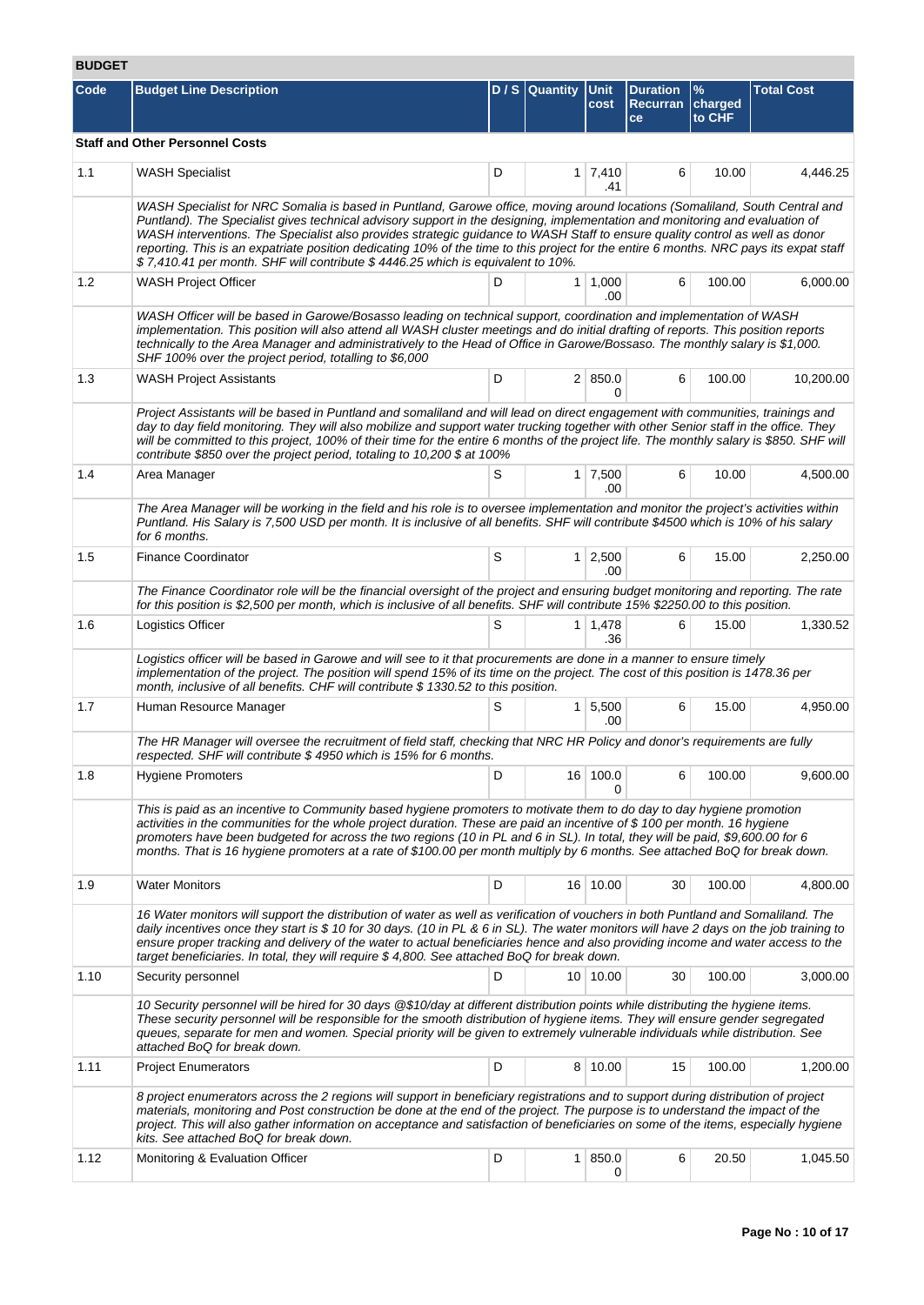|      | The Monitoring and Evaluation Officer will be for Puntland, based in Garowe NRC office. Officer will be responsible for supporting<br>monitoring for adherence to set results and goals. Staff will help in beneficiary data caption and analysis for this project as well as<br>supporting on post distribution and construction monitoring as well as routine monitoring visits to check hygiene promotion<br>activities. SHF will contribute 20.5% to salary @\$850 for 6 months. Total cost to SHF will be \$1020.00.                                                                                                                                                                                                                                         |   |                |                        |              |        |            |  |  |  |
|------|-------------------------------------------------------------------------------------------------------------------------------------------------------------------------------------------------------------------------------------------------------------------------------------------------------------------------------------------------------------------------------------------------------------------------------------------------------------------------------------------------------------------------------------------------------------------------------------------------------------------------------------------------------------------------------------------------------------------------------------------------------------------|---|----------------|------------------------|--------------|--------|------------|--|--|--|
|      | <b>Section Total</b>                                                                                                                                                                                                                                                                                                                                                                                                                                                                                                                                                                                                                                                                                                                                              |   |                |                        |              |        |            |  |  |  |
|      | Supplies, Commodities, Materials                                                                                                                                                                                                                                                                                                                                                                                                                                                                                                                                                                                                                                                                                                                                  |   |                |                        |              |        |            |  |  |  |
| 2.1  | D<br>2247 26.30<br>100.00<br>Procurement of Hygiene kits<br>$\mathbf{1}$                                                                                                                                                                                                                                                                                                                                                                                                                                                                                                                                                                                                                                                                                          |   |                |                        |              |        |            |  |  |  |
|      | This involves procurement of 2,247 hygiene kits for Puntland (1,947) and Somaliland (300) at a unit cost of \$26.30 per kit. The<br>contents of the kit, consists of; Jerry Cans (20I & 10I), depending on their availability on the local market, water purification tablets<br>(100-1 tablet per 20L container (eg 67mg/l NaDCC). Ideally strips), Soap (2400-800g bar per HH per month). Project will also<br>make provision for the Sanitary Cloth (3-100% cotton flannel, 150cm x 200cm 170 - 180 GR per sq. meter. Black Raised/combed<br>on both sides) for women and adolscent girls for menstrual hygiene management. However, a needs assessment will be done<br>1st to determine relevance and acceptability of this. See attached BoQ for break down. |   |                |                        |              |        |            |  |  |  |
| 2.2  | Rehabilitation of storage facilities (Schools/health facilities)                                                                                                                                                                                                                                                                                                                                                                                                                                                                                                                                                                                                                                                                                                  | D |                | $4 \mid 1,800$<br>.00  | $\mathbf{1}$ | 100.00 | 7,200.00   |  |  |  |
|      | This involves rehabilitation of 4 storage facilities (Schools/health facilities). 2 in Puntland and 2 in Somaliland at a unit cost of<br>\$1,800. In total, this will be \$7,200. See attached BoQ for break down.                                                                                                                                                                                                                                                                                                                                                                                                                                                                                                                                                |   |                |                        |              |        |            |  |  |  |
| 2.3  | Visibility (Billboards and banners)                                                                                                                                                                                                                                                                                                                                                                                                                                                                                                                                                                                                                                                                                                                               | D | 1 <sup>1</sup> | 960.0<br>$\Omega$      | 1            | 100.00 | 960.00     |  |  |  |
|      | In line with SHF visibility guidelines, visibility will be ensured across all regions in respect to assistance and services made<br>possible by SHF by printing of banners and putting up bill boards at project sites with SHF logo visibility displaced. Total for this is<br>\$960.00. See attached BoQ for break down.                                                                                                                                                                                                                                                                                                                                                                                                                                        |   |                |                        |              |        |            |  |  |  |
| 2.4  | Operation and maintenance trainings                                                                                                                                                                                                                                                                                                                                                                                                                                                                                                                                                                                                                                                                                                                               | D |                | 4 147.5<br>0           | 2            | 100.00 | 1,180.00   |  |  |  |
|      | This is 2 days training to be given to selected community representatives who will ensure daily operation and management of<br>water supply systems. In total, 4 trainings (2 committees in PL-15 members each and 2 committees in SL-15 committees<br>members each) at a unit cost of \$147.50 In total, this will cost \$1,180.00 that is \$147.50 per day x 2 days x 4 trainings. See<br>attached BoQ for break down.                                                                                                                                                                                                                                                                                                                                          |   |                |                        |              |        |            |  |  |  |
| 2.5  | Sanitation Tool kits                                                                                                                                                                                                                                                                                                                                                                                                                                                                                                                                                                                                                                                                                                                                              | D |                | 30 35.00               | $\mathbf{1}$ | 100.00 | 1,050.00   |  |  |  |
|      | 30 sanitation kits will be procured and distributed. (15 for Puntland and 15 for Somaliland) This is to ensure cleaning of latrines to<br>encourage their continued use and curb the spreading of diseases, especially in light of the outbreak of AWD and cholera, which<br>need clean facilities and personal hygiene. The kits comprise of broom, gloves and bucket at a unit cost of \$35, \$1,050.00 will be<br>procured and distributed for this project. See attached BoQ for break down.                                                                                                                                                                                                                                                                  |   |                |                        |              |        |            |  |  |  |
| 2.6  | Hygiene linformation Education and Communication (IEC)<br>Materials in Local Language                                                                                                                                                                                                                                                                                                                                                                                                                                                                                                                                                                                                                                                                             | D | 2000           | 3.00                   | $\mathbf{1}$ | 100.00 | 6,000.00   |  |  |  |
|      | 2000 IEC leaflets will be distributed among targeted beneficiaries. These will have hygiene promotion messages and aqua tabs<br>manual use instructions (1200PL and 800SL).                                                                                                                                                                                                                                                                                                                                                                                                                                                                                                                                                                                       |   |                |                        |              |        |            |  |  |  |
| 2.7  | Repair of water Berkades                                                                                                                                                                                                                                                                                                                                                                                                                                                                                                                                                                                                                                                                                                                                          | D |                | $8 \mid 1,300$<br>.00  | 1            | 100.00 | 10,400.00  |  |  |  |
|      | For construction of a medium sized Berkade 8m x 6m at a unit cost of 1,300. This will be for Chip off wall/floor cracks to receive<br>cement plaster, this includes removal of all damaged or distended plaster screed on the interior wall surfaces, attending to<br>damaged sections of the berkade and installation of CGI Sheet guage 32 complete with its wooden trusses(eucalyptus). See<br>attached BoQ for break down                                                                                                                                                                                                                                                                                                                                     |   |                |                        |              |        |            |  |  |  |
| 2.8  | Borehole rehabilitations                                                                                                                                                                                                                                                                                                                                                                                                                                                                                                                                                                                                                                                                                                                                          | D |                | $2 \mid 24,00$<br>0.00 | $\mathbf{1}$ | 100.00 | 48,000.00  |  |  |  |
|      | Rehabilitation involves replacement of the Submersible Lowara 4" -12" pump and Galvanized Pipes (GI), and generator sets.<br>Rehabilitation will be done in Puntland, at a cost of \$24,000 per borehole. See BoQ for breakdown                                                                                                                                                                                                                                                                                                                                                                                                                                                                                                                                   |   |                |                        |              |        |            |  |  |  |
| 2.9  | Water trucking for communities @7.5L/Capita/day (1 truck at<br>\$125 USD)                                                                                                                                                                                                                                                                                                                                                                                                                                                                                                                                                                                                                                                                                         | D |                | 428 125.0<br>0         | 1            | 100.00 | 53,500.00  |  |  |  |
|      | A total of 2,997,000 liters per month will be delivered by a 7000l capacity truck at an average of \$125 USD for both Puntland and<br>Somaliland). 428 trucks will be delivered for the communities at a total cost of \$53,500.00. This will benefit 13,320 people (1,800<br>people in SL and 11,520 in Puntland) @7.5L/Capita/day. Water trucking will be for 1 month.                                                                                                                                                                                                                                                                                                                                                                                          |   |                |                        |              |        |            |  |  |  |
| 2.10 | Water trucking for schools/health facilities @ 10l/capita-<br>drinking & personal hygiene (truck at \$125USD)                                                                                                                                                                                                                                                                                                                                                                                                                                                                                                                                                                                                                                                     | D |                | 38 125.0<br>0          | 1            | 100.00 | 4,750.00   |  |  |  |
|      | Water trucking for schools/health facilities @ 10//capita-drinking & personal hygiene (truck at \$ 125USD). This will be for<br>schools/health facilities. A total of 38 trucks with the capacity of 7000ltrs will be delivered (5 schools in Puntland and 5 schools in<br>Somaliland, and 2 health facilities 1 in Puntland and another in Somaliland). See attached BoQ for break down.                                                                                                                                                                                                                                                                                                                                                                         |   |                |                        |              |        |            |  |  |  |
| 2.11 | Transportation, Loading and unloading of Hygiene Kits                                                                                                                                                                                                                                                                                                                                                                                                                                                                                                                                                                                                                                                                                                             | D |                | $1 \mid 3,797$<br>.00  | 1            | 100.00 | 3,797.00   |  |  |  |
|      | Transportation cost of hygiene items from warehouse to selected settlements through trucks (4 trips). Cost per trip is \$949.25.                                                                                                                                                                                                                                                                                                                                                                                                                                                                                                                                                                                                                                  |   |                |                        |              |        |            |  |  |  |
|      | <b>Section Total</b>                                                                                                                                                                                                                                                                                                                                                                                                                                                                                                                                                                                                                                                                                                                                              |   |                |                        |              |        | 195,933.10 |  |  |  |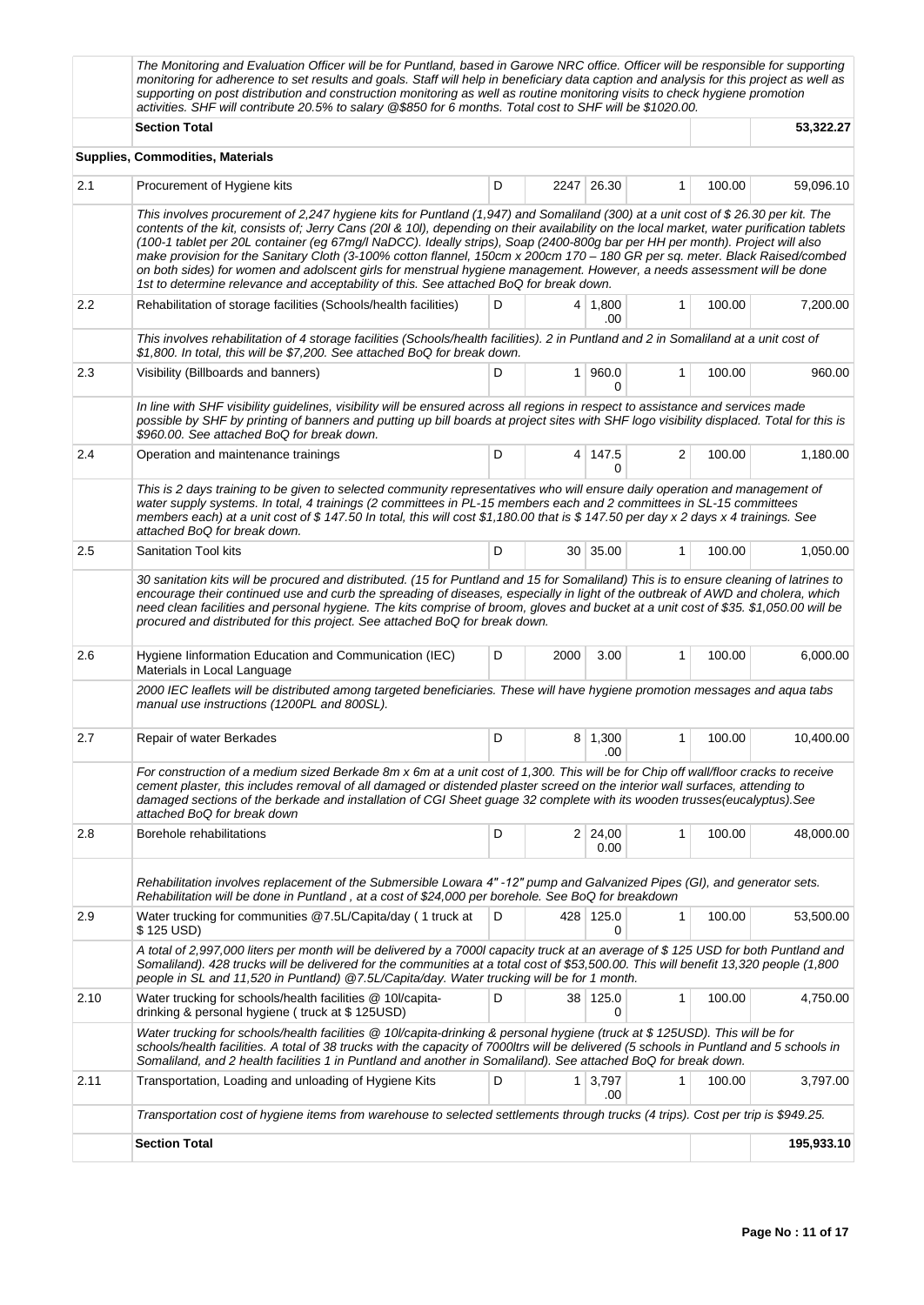| <b>Travel</b>     |                                                 |                                                                                                                                                                                                                                                                                                                                                                                                                                                                                                                                                                                                                                                                                                                                                                                                                                                                                                                                                                                                   |                                          |                |                       |              |                      |            |
|-------------------|-------------------------------------------------|---------------------------------------------------------------------------------------------------------------------------------------------------------------------------------------------------------------------------------------------------------------------------------------------------------------------------------------------------------------------------------------------------------------------------------------------------------------------------------------------------------------------------------------------------------------------------------------------------------------------------------------------------------------------------------------------------------------------------------------------------------------------------------------------------------------------------------------------------------------------------------------------------------------------------------------------------------------------------------------------------|------------------------------------------|----------------|-----------------------|--------------|----------------------|------------|
| 5.1               | <b>Travel Costs</b>                             |                                                                                                                                                                                                                                                                                                                                                                                                                                                                                                                                                                                                                                                                                                                                                                                                                                                                                                                                                                                                   | D                                        | 1 <sup>1</sup> | 6,270<br>.00          | $\mathbf{1}$ | 100.00               | 6,270.00   |
|                   |                                                 | This includes flight costs for WASH sector specialist (3 round trips) and accomodationand perdiem for the four project staff. The<br>Specialist will also move around the project locations in Togdeer, Bari and Sanaag for the quality assurance & quality control of<br>the project. The Specialist will also travel to Mogadishu and Nairobi for technical WASH related meetings and other necessary<br>WASH related foras. The Cost also includes accomodation for 2 Project Assistants (1 assistant in Puntland area Office in Garowe<br>travelling to Bari (206 km from Puntland office) and Sanaag (438.02km), 1 assistant in Somaliland Area Office Hargeisa<br>(travelling to Togdeer 300km) Puntland Area Office to Bari (206.29km) and 1 Project Officer based in Garowe who will be<br>travelling occassionally to project sites. In total, 1 staff will use flight travels and 4 project staff have been budgeted for<br>accomodation and per diem. See attached BoQ for break down. |                                          |                |                       |              |                      |            |
| 5.2               | Vehicle Hire for project activities             |                                                                                                                                                                                                                                                                                                                                                                                                                                                                                                                                                                                                                                                                                                                                                                                                                                                                                                                                                                                                   | D                                        |                | 2 1,898<br>.34        | 6            | 40.00                | 9,112.03   |
|                   | break down.                                     | Vehicles rent for program staff to supervise project activities. SHF will charge only 40% of the total cost. See attached BoQ for                                                                                                                                                                                                                                                                                                                                                                                                                                                                                                                                                                                                                                                                                                                                                                                                                                                                 |                                          |                |                       |              |                      |            |
|                   | <b>Section Total</b>                            |                                                                                                                                                                                                                                                                                                                                                                                                                                                                                                                                                                                                                                                                                                                                                                                                                                                                                                                                                                                                   |                                          |                |                       |              |                      | 15,382.03  |
|                   | <b>General Operating and Other Direct Costs</b> |                                                                                                                                                                                                                                                                                                                                                                                                                                                                                                                                                                                                                                                                                                                                                                                                                                                                                                                                                                                                   |                                          |                |                       |              |                      |            |
| 7.1               | Electricity cost                                |                                                                                                                                                                                                                                                                                                                                                                                                                                                                                                                                                                                                                                                                                                                                                                                                                                                                                                                                                                                                   | S                                        |                | $1 \mid 1,000$<br>.00 | 6            | 30.00                | 1,800.00   |
|                   | attached BoQ for break down.                    | Electricity costs for Somaliland and Garowe offices and this proejct covers 30% of the total budget of the six months. See                                                                                                                                                                                                                                                                                                                                                                                                                                                                                                                                                                                                                                                                                                                                                                                                                                                                        |                                          |                |                       |              |                      |            |
| 7.2               | Communication cost                              |                                                                                                                                                                                                                                                                                                                                                                                                                                                                                                                                                                                                                                                                                                                                                                                                                                                                                                                                                                                                   | S                                        |                | 2 617.0<br>$\Omega$   | 6            | 30.00                | 2.221.20   |
|                   | down.                                           | The communication costs will be used for internet bills for the Somaliland and Puntland area offices and this project will cover<br>only 30% out of the total budget. The communication costs will support smooth communication at the field level as far as project<br>implementation is concerned, including procurement, administration and reporting is concerned. See attached BoQ for break                                                                                                                                                                                                                                                                                                                                                                                                                                                                                                                                                                                                 |                                          |                |                       |              |                      |            |
| 7.3               |                                                 | Bank Transfer Charges from Nairobi to Mogadishu                                                                                                                                                                                                                                                                                                                                                                                                                                                                                                                                                                                                                                                                                                                                                                                                                                                                                                                                                   | S                                        |                | $1 \mid 1,500$<br>.00 | $\mathbf{1}$ | 100.00               | 1,500.00   |
|                   | BoQ for break down.                             | Bank charges is approximately 2% of the direct project costs or based on agreement partner has with Dahabshiil. See attached                                                                                                                                                                                                                                                                                                                                                                                                                                                                                                                                                                                                                                                                                                                                                                                                                                                                      |                                          |                |                       |              |                      |            |
| 7.4               | Office rent                                     |                                                                                                                                                                                                                                                                                                                                                                                                                                                                                                                                                                                                                                                                                                                                                                                                                                                                                                                                                                                                   | S                                        |                | $2 \mid 1,339$<br>.50 | 6            | 25.00                | 4,018.50   |
|                   | BoQ for break down                              | Office rent for 2 NRC offices in Puntland and Somaliland. This proejct will only cover 25% for the total six months. See attached                                                                                                                                                                                                                                                                                                                                                                                                                                                                                                                                                                                                                                                                                                                                                                                                                                                                 |                                          |                |                       |              |                      |            |
| 7.5               | Office supplies                                 |                                                                                                                                                                                                                                                                                                                                                                                                                                                                                                                                                                                                                                                                                                                                                                                                                                                                                                                                                                                                   | S                                        | 1              | 260.0<br>0            | $\mathbf{1}$ | 50.00                | 130.00     |
|                   |                                                 | office supplies used for the project activities. See attached BoQ for break down.                                                                                                                                                                                                                                                                                                                                                                                                                                                                                                                                                                                                                                                                                                                                                                                                                                                                                                                 |                                          |                |                       |              |                      |            |
|                   | <b>Section Total</b>                            |                                                                                                                                                                                                                                                                                                                                                                                                                                                                                                                                                                                                                                                                                                                                                                                                                                                                                                                                                                                                   |                                          |                |                       |              |                      | 9,669.70   |
| <b>SubTotal</b>   |                                                 |                                                                                                                                                                                                                                                                                                                                                                                                                                                                                                                                                                                                                                                                                                                                                                                                                                                                                                                                                                                                   |                                          | 4,832.00       |                       |              |                      | 274,307.10 |
| <b>Direct</b>     |                                                 |                                                                                                                                                                                                                                                                                                                                                                                                                                                                                                                                                                                                                                                                                                                                                                                                                                                                                                                                                                                                   |                                          |                |                       |              |                      | 251,606.88 |
| Support           |                                                 |                                                                                                                                                                                                                                                                                                                                                                                                                                                                                                                                                                                                                                                                                                                                                                                                                                                                                                                                                                                                   |                                          |                |                       |              |                      | 22,700.22  |
| <b>PSC Cost</b>   |                                                 |                                                                                                                                                                                                                                                                                                                                                                                                                                                                                                                                                                                                                                                                                                                                                                                                                                                                                                                                                                                                   |                                          |                |                       |              |                      |            |
|                   | <b>PSC Cost Percent</b>                         |                                                                                                                                                                                                                                                                                                                                                                                                                                                                                                                                                                                                                                                                                                                                                                                                                                                                                                                                                                                                   |                                          |                |                       |              |                      | 7.00       |
| <b>PSC Amount</b> |                                                 |                                                                                                                                                                                                                                                                                                                                                                                                                                                                                                                                                                                                                                                                                                                                                                                                                                                                                                                                                                                                   |                                          |                |                       |              |                      | 19,201.50  |
| <b>Total Cost</b> |                                                 |                                                                                                                                                                                                                                                                                                                                                                                                                                                                                                                                                                                                                                                                                                                                                                                                                                                                                                                                                                                                   |                                          |                |                       |              |                      | 293,508.60 |
|                   | <b>Project Locations</b>                        |                                                                                                                                                                                                                                                                                                                                                                                                                                                                                                                                                                                                                                                                                                                                                                                                                                                                                                                                                                                                   |                                          |                |                       |              |                      |            |
|                   | <b>Location</b>                                 | <b>Estimated</b>                                                                                                                                                                                                                                                                                                                                                                                                                                                                                                                                                                                                                                                                                                                                                                                                                                                                                                                                                                                  | <b>Estimated number of beneficiaries</b> |                |                       |              | <b>Activity Name</b> |            |

| Location                  | <b>Estimated</b><br>percentage<br>of budget<br>for each<br><b>location</b> |          | <b>Estimated number of beneficiaries</b><br>for each location |  |             |       | <b>Activity Name</b>                                                                                                                                                                                                                                                                                                                                                 |
|---------------------------|----------------------------------------------------------------------------|----------|---------------------------------------------------------------|--|-------------|-------|----------------------------------------------------------------------------------------------------------------------------------------------------------------------------------------------------------------------------------------------------------------------------------------------------------------------------------------------------------------------|
|                           |                                                                            |          | Men   Women   Boys   Girls   Total                            |  |             |       |                                                                                                                                                                                                                                                                                                                                                                      |
| Bari -> Qardho -> Uurjire |                                                                            | 60 2,000 | 2.200                                                         |  | 2,000 3,000 | 9,200 | Activity 1.1.1 : In line with WASH cluster<br>minimum water requirements in drought affected<br>areas, at least 7.5 liters of water per capita will be<br>provided through water trucking. Additional water<br>quantities will be provided for schools and health<br>facilities to ensure proper personal hygiene and<br>cleaning of sanitation facilities. In close |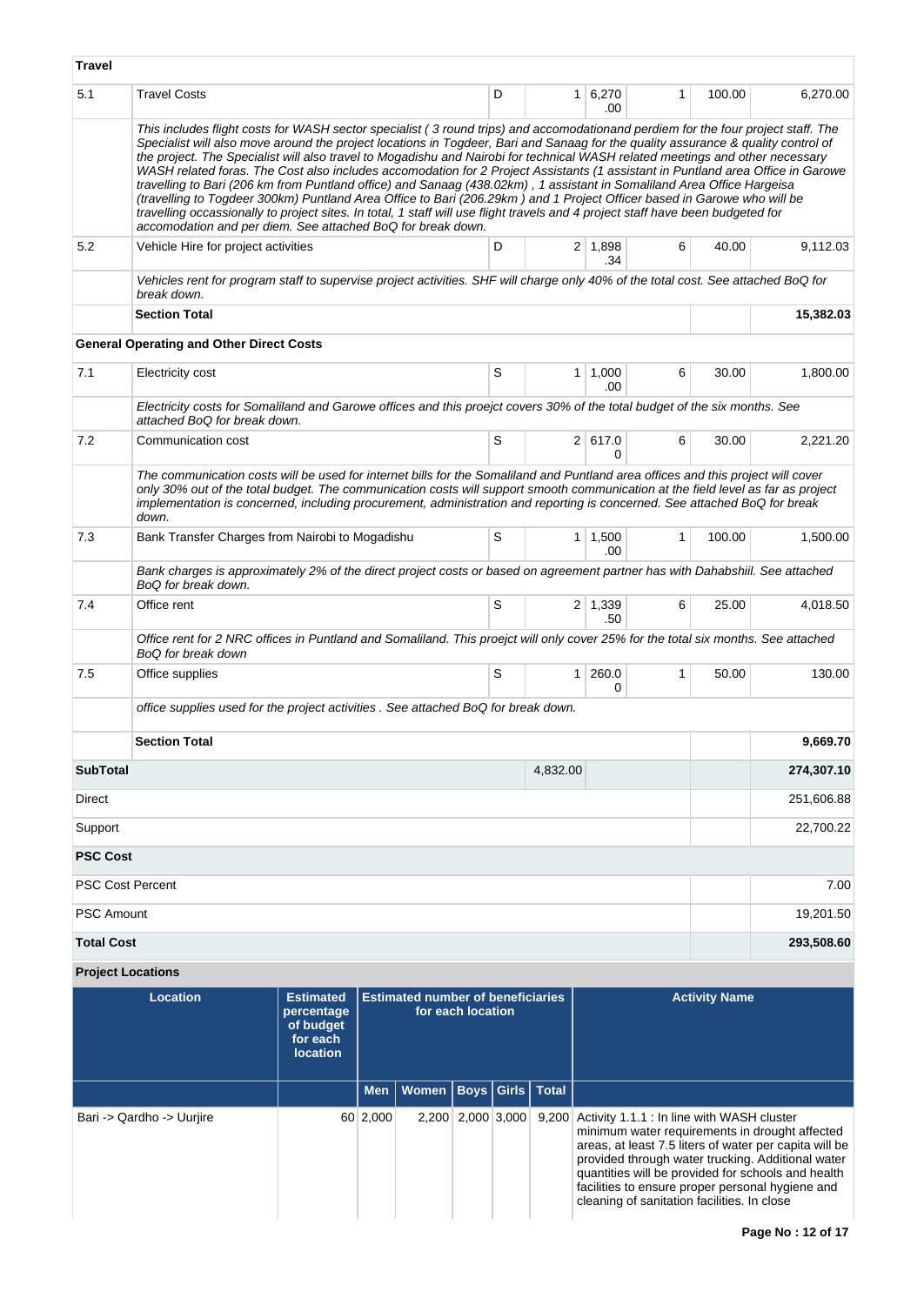collaboration with Puntland State Agency for Water Energy and Natural Resources (PSAWEN), water trucking will be provided to 1920 households in 9 villages of Gardo and Baran districts in Bari, 550 school children/ teachers. An additional 300 households and 1050 school children and teachers in Sanaag region in Doqoshey, Bali dhiig, Durugsi districts of Tog dheer region will also receive water through water trucking. Where possible, water will also be provided to health facilities in dire need in the proposed locations. At least 10 schools are planned to receive water through this emergency intervention that is 5 in Puntland and 5 schools in Somaliland. 2 health facilities are also targeted (1) health facility in Puntland and 1 in Somaliland). Activity 1.3.1 : 16 Water monitors will be trained to support the distribution of water as well as verification of vouchers in Puntland and Somaliland (6 in Somaliland and 10 in Puntland). This training is done to ensure proper tracking and delivery of the water to actual beneficiaries hence and also providing income and water access to the target beneficiaries. 16 Hygiene promoters will be trained (6 in Somaliland and 10 in Puntland). These hygiene promoters will receive hygiene promotion training, which they will cascade in their respective communities. Among their tasks is to carry out jerry can clean up campaigns, hygiene promotion awareness sessions and AWD/cholera prevention and treatment methods. At least more than half of both the Water monitors and Hygiene Promoters will be women. In total, 32 members will be trained in hygiene promotion and as water monitors.

Activity 2.1.1 : 30 sanitation kits distributed (15 in Puntland and 15 in Somaliland). This is to ensure cleaning of latrines to encourage their continued use and curb the spreading of diseases especially in light of the outbreak of AWD and cholera, which need clean facilities and personal hygiene. The kits comprise of broom, gloves and bucket. Participation of both men and women will be encouraged in these committees and in cleaning of latrines. In order to ensure the sustainability of rehabilitated water points, 35 Water user committees will be trained on operation and maintenance of boreholes and berkades. Their areas of responsibilities will include ensuring the sites are kept in optimum hygienic condition, maintenance of the Water infrastructure and collection of agreed funds as per the frequency and amounts agreed by the users. For water berkades, its usually 2 days training to cover aspects such as; importance of water, conflict resolution, water demand management and keeping water berkades in a hygienic condition to provide a clean, safe, and sustainable supply for the people. For boreholes, the training will be for 3 days to cover basic aspects such as fixing of basic borehole parts, importance of water, conflict resolution, water demand management and keeping boreholes functional to provide a clean, safe, and sustainable supply for the people. 20 members will be trained in Bari, 10 per every borehole. For water berkades, at least 5 members per village and few berkades could be in one village. For this project, 3 committees will be formed, that is at least 15 members. In total, 35 members will be trained in operation and management of boreholes and berkades. Cognizant of cultural and security barriers in the proposed project locations, efforts will be made to ensure at least 30% of committee members are women in both locations. Depending with locations, Water user Committee members for both boreholes and berkades will be drawn from water monitors and hygiene promoters.

Activity 3.1.1 : Clean-up campaigns undertaken in the camps through mobilization of the project households by the community hygiene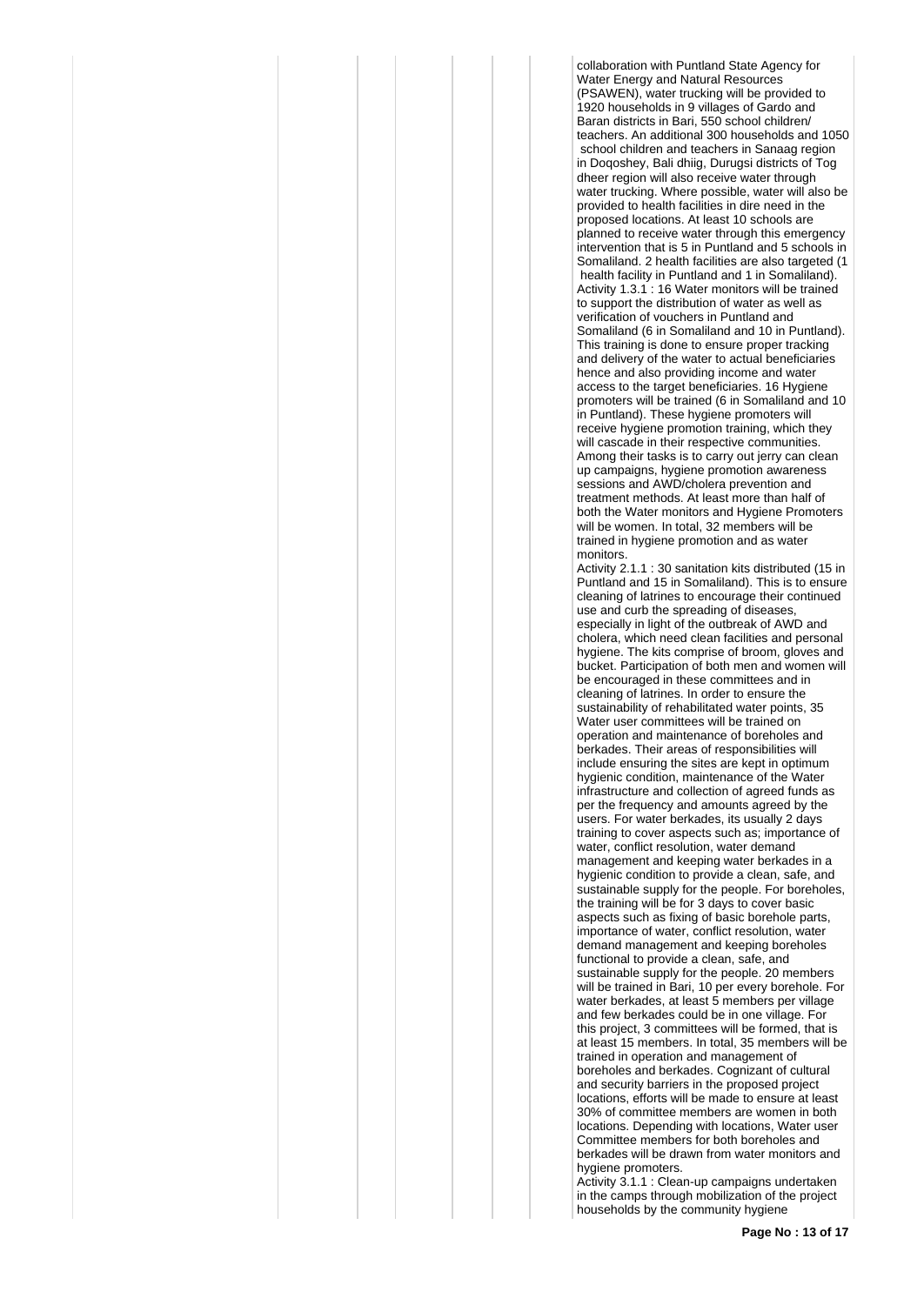| Togdheer -> Burco |          |  |  | with sanitation tools which will comprise of<br>gloves, buckets and brooms. The sanitation kits<br>will be under the care of the camp leaders and or<br>other selected community representatives. Apart<br>from campaigns, communities will be<br>encouraged to properly dispose dead animals to<br>minimize disease outbreaks from the<br>decomposing carcasses. This will involve<br>removing the dead animals from the living areas<br>and burying them away from the settlements.<br>Activity 3.1.2 : The hygiene promotion activities<br>will be conducting through the community<br>hygiene promoters. Hygiene promotion will focus<br>more on AWD/cholera prevention and the key<br>messages will be on proper disposal of children<br>feaces, proper hand washing with soap at critical<br>moments such as before preparing food/cooking,<br>before and after eating, after using the latrine/<br>after cleaning someone else's feces, cleaning<br>babies and feeding elderly people, after changing<br>female sanitary pads, water chain-that is water<br>collection, transport, storage, and consumption to<br>block contamination pathways, point of use water<br>treatment (safe water chain). In areas which will<br>receive water through water trucking, will focus<br>more on encourage beneficiaries to fence water<br>point perimeters using locally available materials<br>to ensure animals are kept at a safe distance,<br>cleanup campaigns around the water distribution<br>point and the homestead, uses of safe collection<br>containers for collection of water, use of safe<br>water storage containers in the home; water<br>treatment at point of use. Hygiene promotion<br>sessions will target both men and women at<br>different places. For men, the project will target<br>men gatherings and women gatherings<br>separately. Hygiene promoters will also hold<br>hygiene maintenance sensitization meetings with<br>both women and men Promote proper disposal<br>of dead animals to minimize disease outbreaks<br>from the decomposing carcasses will also be<br>promoted in areas where animals have died as a<br>result of the drought. Contexts specific<br>Information, Education and Communication (IEC)<br>materials will also be distributed and used during<br>hygiene promotion sessions, which will also<br>cover some schools in the project areas. . To<br>help increased attendance in school particularly<br>girls, the project will use hygiene promotion<br>sessions as an opportune time to encourage the<br>communities to stop children from fetching water<br>during school hours.<br>Activity 3.2.1 : To allow effective hygiene and<br>proper water collection and storage, hygiene kits<br>will be distributed to vulnerable households. The<br>contents of the kit, consists of; Jerry Cans (201 &<br>10I), depending on their availability on the local<br>market, water purification tablets (100-1 tablet<br>per 20L container (eg 67mg/l NaDCC). Ideally<br>strips), Soap (2400-800g bar per HH per month).<br>Sanitary ware materials will be considered as<br>optional. Ideally, their specification will be (3-<br>100% cotton flannel, 150cm x 200cm 170 - 180<br>GR per sq. meter. Black Raised/combed on both<br>sides) for women and adolescent girls for<br>menstrual hygiene management. However, a<br>needs assessment will be done first to determine<br>relevance and acceptability of this. The kit items<br>to be distributed will have information or<br>instruction on how they are to be used, additional<br>technical guidance with be provided to<br>beneficiaries during complementary hygiene<br>promotion sessions performed before and during<br>distributions. This is especially needed for water<br>purification tablets to ensure their proper use.<br>The project intends to distribute sanitary ware<br>only in Puntland as a pilot.<br>2,200 1,200 2,800 8,200 Activity 1.1.1 : In line with WASH cluster |
|-------------------|----------|--|--|---------------------------------------------------------------------------------------------------------------------------------------------------------------------------------------------------------------------------------------------------------------------------------------------------------------------------------------------------------------------------------------------------------------------------------------------------------------------------------------------------------------------------------------------------------------------------------------------------------------------------------------------------------------------------------------------------------------------------------------------------------------------------------------------------------------------------------------------------------------------------------------------------------------------------------------------------------------------------------------------------------------------------------------------------------------------------------------------------------------------------------------------------------------------------------------------------------------------------------------------------------------------------------------------------------------------------------------------------------------------------------------------------------------------------------------------------------------------------------------------------------------------------------------------------------------------------------------------------------------------------------------------------------------------------------------------------------------------------------------------------------------------------------------------------------------------------------------------------------------------------------------------------------------------------------------------------------------------------------------------------------------------------------------------------------------------------------------------------------------------------------------------------------------------------------------------------------------------------------------------------------------------------------------------------------------------------------------------------------------------------------------------------------------------------------------------------------------------------------------------------------------------------------------------------------------------------------------------------------------------------------------------------------------------------------------------------------------------------------------------------------------------------------------------------------------------------------------------------------------------------------------------------------------------------------------------------------------------------------------------------------------------------------------------------------------------------------------------------------------------------------------------------------------------------------------------------------------------------------------------------------------------------------------------------------------------------------------------------------------------------------------------------------------------------------------------------------------------------------------------------------------------------------------------------------------------------------------------------------------------------------------------------------------------------------------------------------------------------------------------------------------------------------------------------------------------------------------------------------------------------------------------------------------------------------------------------------------------------------------------------------|
|                   | 40 2,000 |  |  | minimum water requirements in drought affected                                                                                                                                                                                                                                                                                                                                                                                                                                                                                                                                                                                                                                                                                                                                                                                                                                                                                                                                                                                                                                                                                                                                                                                                                                                                                                                                                                                                                                                                                                                                                                                                                                                                                                                                                                                                                                                                                                                                                                                                                                                                                                                                                                                                                                                                                                                                                                                                                                                                                                                                                                                                                                                                                                                                                                                                                                                                                                                                                                                                                                                                                                                                                                                                                                                                                                                                                                                                                                                                                                                                                                                                                                                                                                                                                                                                                                                                                                                                                          |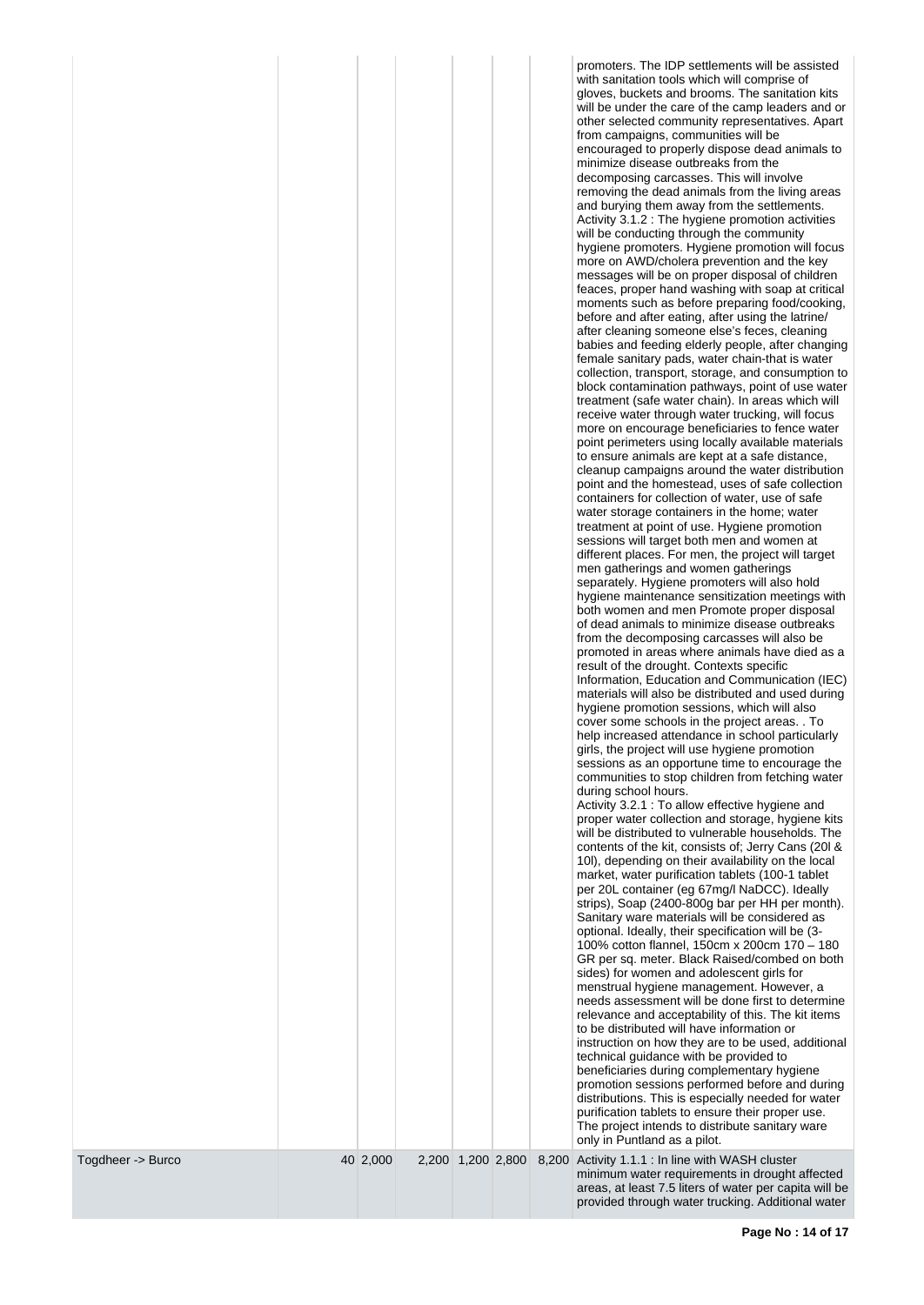quantities will be provided for schools and health facilities to ensure proper personal hygiene and cleaning of sanitation facilities. In close collaboration with Puntland State Agency for Water Energy and Natural Resources (PSAWEN), water trucking will be provided to 1920 households in 9 villages of Gardo and Baran districts in Bari, 550 school children/ teachers. An additional 300 households and 1050 school children and teachers in Sanaag region in Doqoshey, Bali dhiig, Durugsi districts of Tog dheer region will also receive water through water trucking. Where possible, water will also be provided to health facilities in dire need in the proposed locations. At least 10 schools are planned to receive water through this emergency intervention that is 5 in Puntland and 5 schools in Somaliland. 2 health facilities are also targeted (1 health facility in Puntland and 1 in Somaliland). Activity 1.2.1 : 8 birkades will be repaired in Burco, Togdheer of Somaliland to allow storage of water. A total of 4 water storage facilities will be repaired at selected schools/health facilities (2) in Bari region of Puntland and (2) in selected villages Burco district of Togdheer region in Somaliland. 2 strategic broken down boreholes will be rehabilitated in Bari/Sannag of Puntland to provide safe water to the communities. Rehabilitation will involve replacement of the Submersible Lowara 4? -12? pump and Galvanized Pipes (GI), and the generator. Single-sex focus group discussions will be done with the aim of consulting women and adolescent girls to give their preferences in relation to proximity of the water infrastructure systems to be rehabilitated. Both men and women will be selected to be committee members in the maintenance of water supply infrastructure. Women will also be selected as to be part of the Water Management Monitors for water trucking. The project will work closely with male traditional leadership to encourage participation of both men and women in the management of water supply infrastructure and provision of water during water trucking. At least 30% of water user committees members will be women while at least 50% of water monitors and hygiene promoters will be women. Activity 1.3.1 : 16 Water monitors will be trained to support the distribution of water as well as verification of vouchers in Puntland and Somaliland (6 in Somaliland and 10 in Puntland). This training is done to ensure proper tracking and delivery of the water to actual beneficiaries hence and also providing income and water access to the target beneficiaries. 16 Hygiene promoters will be trained (6 in Somaliland and 10 in Puntland). These hygiene promoters will

receive hygiene promotion training, which they will cascade in their respective communities. Among their tasks is to carry out jerry can clean up campaigns, hygiene promotion awareness sessions and AWD/cholera prevention and treatment methods. At least more than half of both the Water monitors and Hygiene Promoters will be women. In total, 32 members will be trained in hygiene promotion and as water monitors.

Activity 2.1.1 : 30 sanitation kits distributed (15 in Puntland and 15 in Somaliland). This is to ensure cleaning of latrines to encourage their continued use and curb the spreading of diseases, especially in light of the outbreak of AWD and cholera, which need clean facilities and personal hygiene. The kits comprise of broom, gloves and bucket. Participation of both men and women will be encouraged in these committees and in cleaning of latrines. In order to ensure the sustainability of rehabilitated water points, 35 Water user committees will be trained on operation and maintenance of boreholes and berkades. Their areas of responsibilities will include ensuring the sites are kept in optimum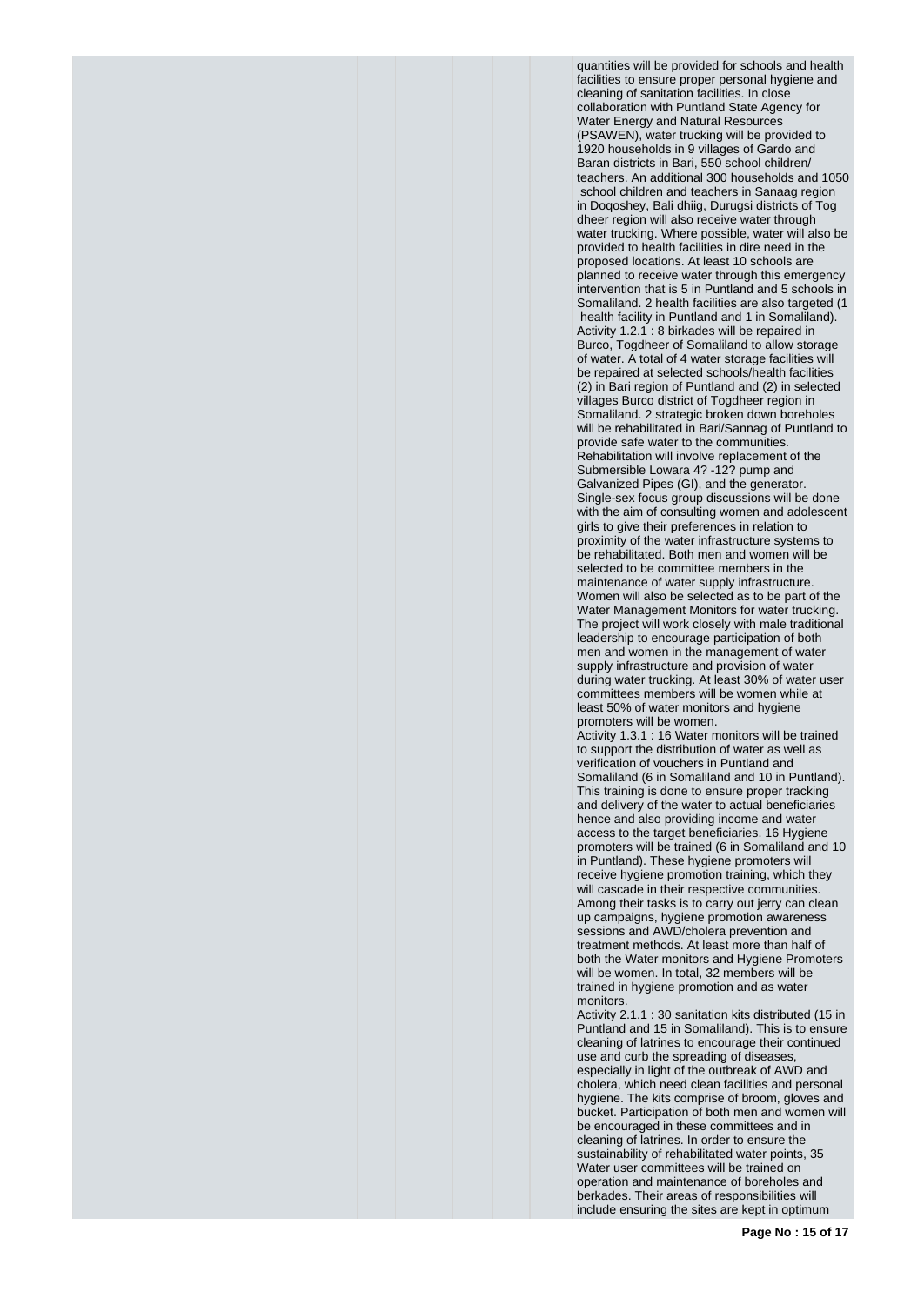hygienic condition, maintenance of the Water infrastructure and collection of agreed funds as per the frequency and amounts agreed by the users. For water berkades, its usually 2 days training to cover aspects such as; importance of water, conflict resolution, water demand management and keeping water berkades in a hygienic condition to provide a clean, safe, and sustainable supply for the people. For boreholes, the training will be for 3 days to cover basic aspects such as fixing of basic borehole parts, importance of water, conflict resolution, water demand management and keeping boreholes functional to provide a clean, safe, and sustainable supply for the people. 20 members will be trained in Bari, 10 per every borehole. For water berkades, at least 5 members per village and few berkades could be in one village. For this project, 3 committees will be formed, that is at least 15 members. In total, 35 members will be trained in operation and management of boreholes and berkades. Cognizant of cultural and security barriers in the proposed project locations, efforts will be made to ensure at least 30% of committee members are women in both locations. Depending with locations, Water user Committee members for both boreholes and berkades will be drawn from water monitors and hygiene promoters.

Activity 3.1.1 : Clean-up campaigns undertaken in the camps through mobilization of the project households by the community hygiene promoters. The IDP settlements will be assisted with sanitation tools which will comprise of gloves, buckets and brooms. The sanitation kits will be under the care of the camp leaders and or other selected community representatives. Apart from campaigns, communities will be encouraged to properly dispose dead animals to minimize disease outbreaks from the decomposing carcasses. This will involve removing the dead animals from the living areas and burying them away from the settlements. Activity 3.1.2 : The hygiene promotion activities will be conducting through the community hygiene promoters. Hygiene promotion will focus more on AWD/cholera prevention and the key messages will be on proper disposal of children feaces, proper hand washing with soap at critical moments such as before preparing food/cooking, before and after eating, after using the latrine/ after cleaning someone else's feces, cleaning babies and feeding elderly people, after changing female sanitary pads, water chain-that is water collection, transport, storage, and consumption to block contamination pathways, point of use water treatment (safe water chain). In areas which will receive water through water trucking, will focus more on encourage beneficiaries to fence water point perimeters using locally available materials to ensure animals are kept at a safe distance, cleanup campaigns around the water distribution point and the homestead, uses of safe collection containers for collection of water, use of safe water storage containers in the home; water treatment at point of use. Hygiene promotion sessions will target both men and women at different places. For men, the project will target men gatherings and women gatherings separately. Hygiene promoters will also hold hygiene maintenance sensitization meetings with both women and men Promote proper disposal of dead animals to minimize disease outbreaks from the decomposing carcasses will also be promoted in areas where animals have died as a result of the drought. Contexts specific Information, Education and Communication (IEC) materials will also be distributed and used during hygiene promotion sessions, which will also cover some schools in the project areas. . To help increased attendance in school particularly girls, the project will use hygiene promotion sessions as an opportune time to encourage the